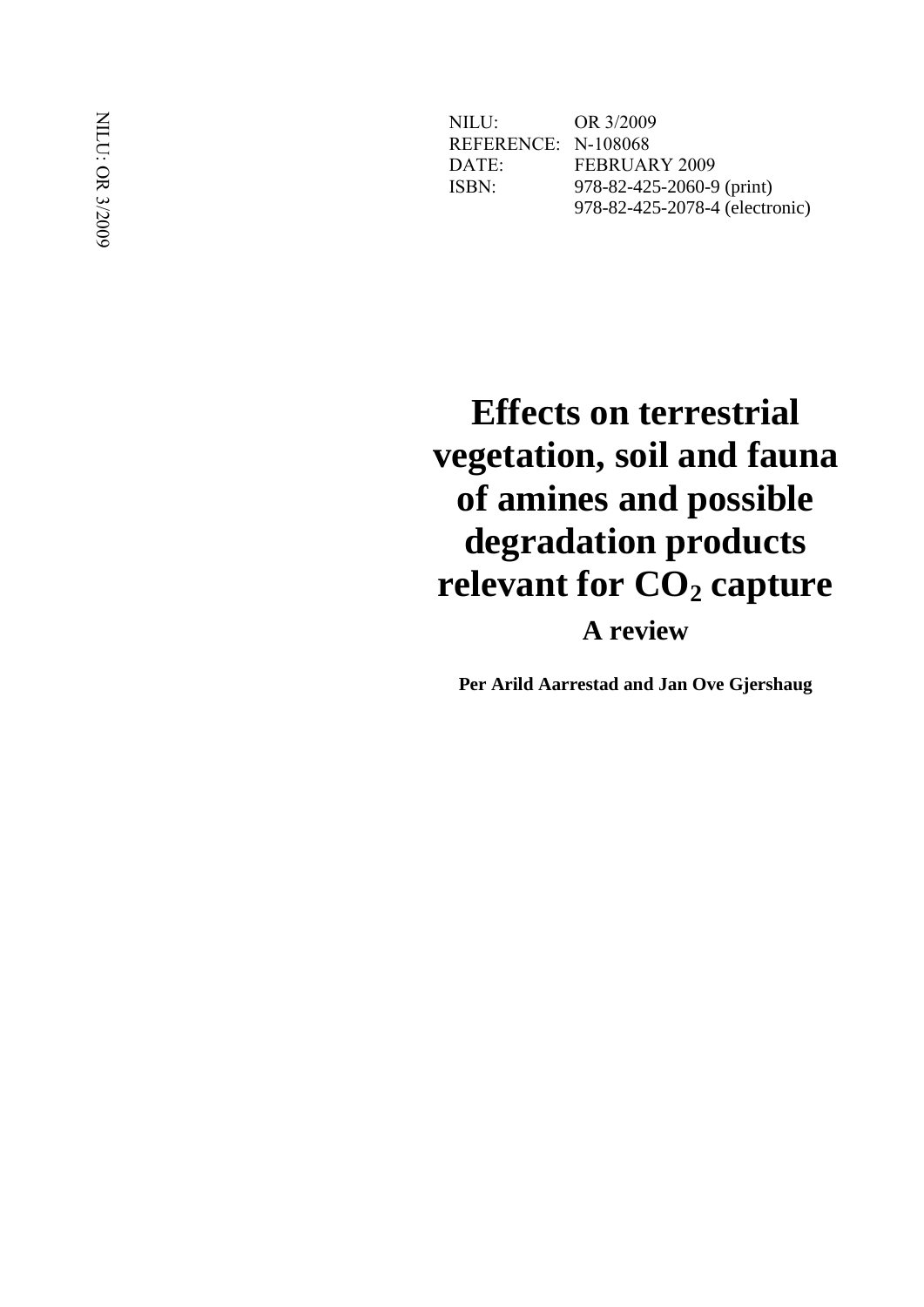NILU: OR 3/2009 REFERENCE: N-108068<br>DATE: FEBRUA FEBRUARY 2009 ISBN: 978-82-425-2060-9 (print) 978-82-425-2078-4 (electronic)

# **Effects on terrestrial vegetation, soil and fauna of amines and possible degradation products relevant for CO<sup>2</sup> capture**

# **A review**

**Per Arild Aarrestad and Jan Ove Gjershaug**

Norwegian Institute for Nature Research, NO-7485 Trondheim, Norway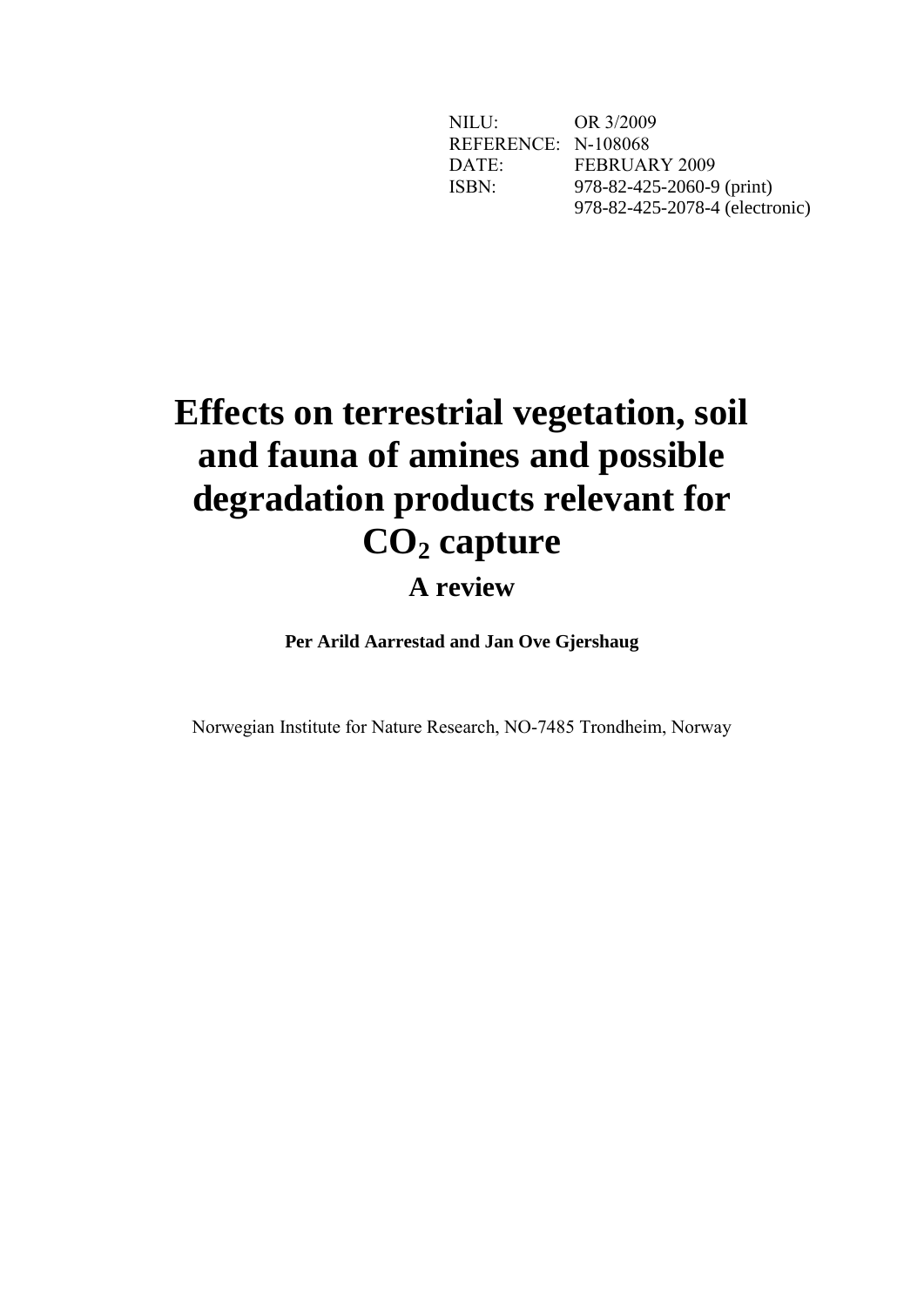# **Preface**

<span id="page-2-0"></span> $CO<sub>2</sub>$  capture and storage (CCS) has been proposed for two Norwegian gas-fired power plants as a measure to reduce  $CO<sub>2</sub>$  emissions to the atmosphere. A leading technology for  $CO_2$  capture is through the use of amines. The  $CO_2$  *and Amines Screening Study Project* began with *Phase I* in May 2008. The project was initiated by the Norwegian Institute for Air Research (NILU) based on the results of an expert meeting in October 2007, and discussions with the Norwegian Pollution Control Authority (SFT). The expert meeting and the following Phase I project is based upon the concern that the emissions from  $CO<sub>2</sub>$  capture using amines could be potentially harmful to the environment and human health, and that the existing information regarding these subjects were quite limited, thus demanding further examination and analysis.

The project was graciously sponsored by the following:

- Gassnova SF (CLIMIT)
- Statoil Hydro ASA
- Shell Technology Norway AS

The following institutes participated in the project:

- Centre for Theoretical and Computational Chemistry (CTCC) Department of Chemistry at the University of Oslo, responsible for the theoretical study on the atmospheric degradation of selected amines (Task 3).
- The Norwegian Institute of Public Health (FHI), responsible for the effects to human health (Task 7).
- Norwegian Institute for Nature Research (NINA), responsible for the effects to terrestrial ecosystems (Task 8).
- Norwegian Institute for Water Research (NIVA), responsible for the effects on freshwater ecosystems (Task 9).
- Norwegian Institute for Air Research (NILU), responsible for project management/coordination, including the chemical screening report, models report, worst case study report, and the summary report (Task 1, 2, 4, 5, 6, and 10).

The project sponsors comprised the Steering Committee, which gave useful guidance to the project and its administration. The project sponsors function within the Steering Committee also gave them an active role in reviewing all project reports and documentation.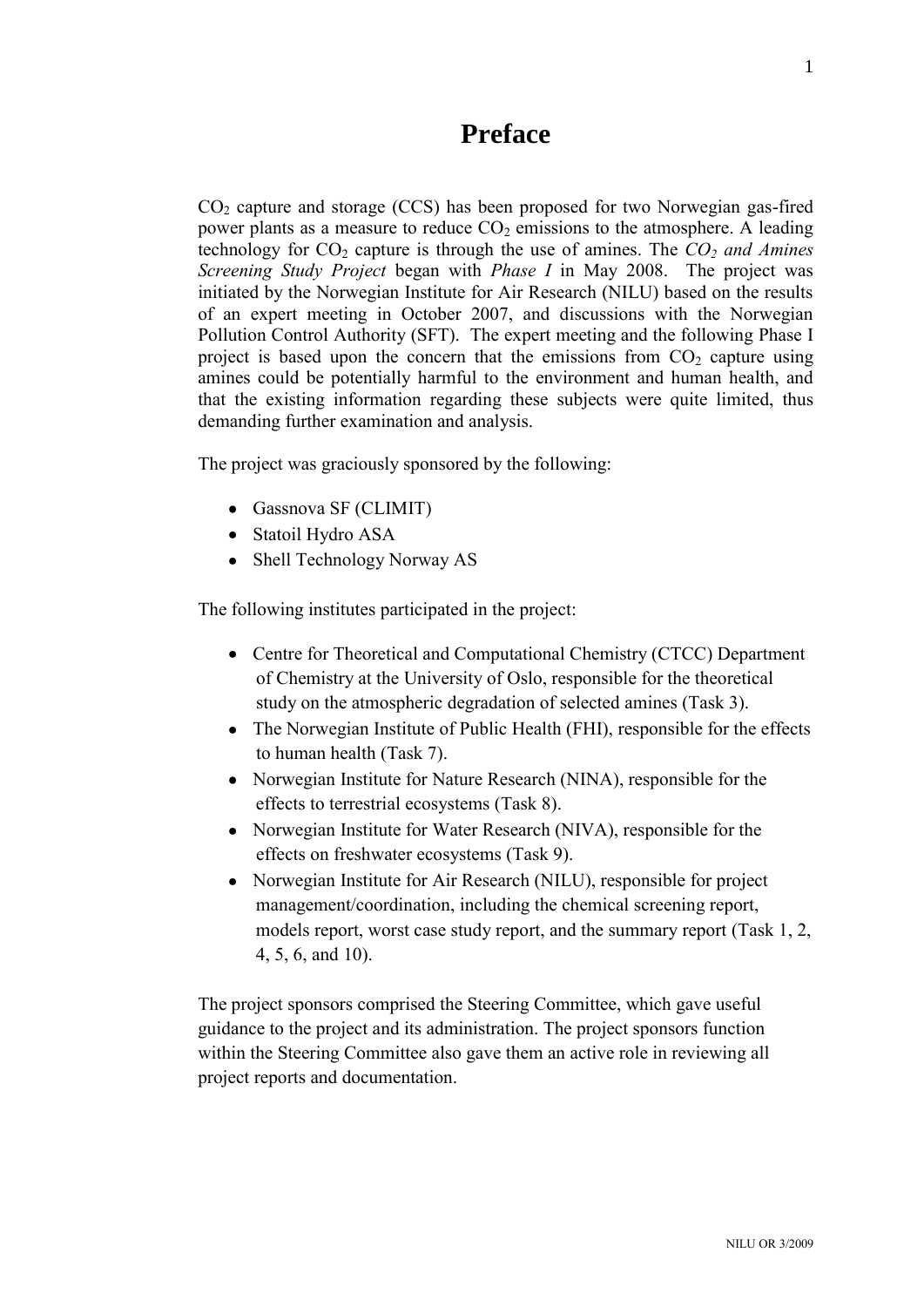# **Contents**

| 1              |                                                                       |  |  |  |  |
|----------------|-----------------------------------------------------------------------|--|--|--|--|
| $\mathbf{2}$   |                                                                       |  |  |  |  |
|                | 2.1                                                                   |  |  |  |  |
|                | 2.1.1                                                                 |  |  |  |  |
|                | 2.1.2                                                                 |  |  |  |  |
|                | 2.1.3                                                                 |  |  |  |  |
|                | 2.1.4                                                                 |  |  |  |  |
|                | 2.2                                                                   |  |  |  |  |
|                |                                                                       |  |  |  |  |
|                |                                                                       |  |  |  |  |
|                | 2.3                                                                   |  |  |  |  |
|                | 2.3.1                                                                 |  |  |  |  |
|                |                                                                       |  |  |  |  |
|                |                                                                       |  |  |  |  |
|                | 2.4.1                                                                 |  |  |  |  |
|                |                                                                       |  |  |  |  |
| 3 <sup>1</sup> |                                                                       |  |  |  |  |
|                | 31                                                                    |  |  |  |  |
|                | 3.1.1                                                                 |  |  |  |  |
|                | 3.1.2                                                                 |  |  |  |  |
|                |                                                                       |  |  |  |  |
|                | 3.2.1                                                                 |  |  |  |  |
|                | 3.2.2                                                                 |  |  |  |  |
|                |                                                                       |  |  |  |  |
|                | 3.3.1                                                                 |  |  |  |  |
|                |                                                                       |  |  |  |  |
| 4              | Main effects of amines on ecosystems - eutrophication of habitats  13 |  |  |  |  |
|                | 4.1                                                                   |  |  |  |  |
|                | Critical loads of nitrogen (levels where N might be harmful to<br>4.2 |  |  |  |  |
|                |                                                                       |  |  |  |  |
|                |                                                                       |  |  |  |  |
| 5              |                                                                       |  |  |  |  |
|                | 5.1                                                                   |  |  |  |  |
|                | 5.2                                                                   |  |  |  |  |
|                | 5.3<br>5.4                                                            |  |  |  |  |
|                | 5.5                                                                   |  |  |  |  |
|                | Needs for new knowledge on effects on the ecosystem  16               |  |  |  |  |
| 6              |                                                                       |  |  |  |  |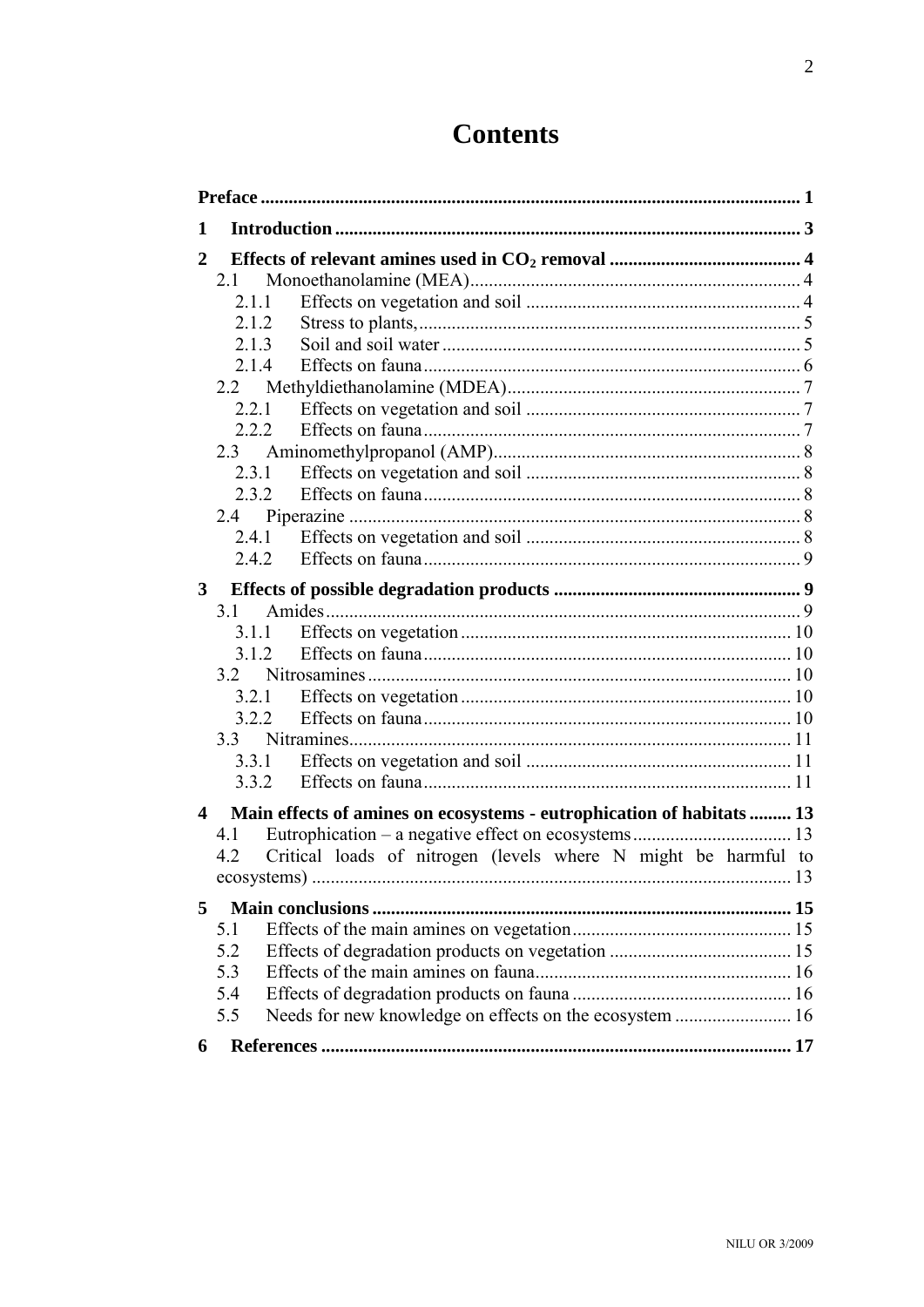# **Effects on terrestrial vegetation, soil and fauna of amines and possible degradation products relevant for CO2 capture**

# **A review**

# <span id="page-4-0"></span>**1 Introduction**

Capturing carbon dioxide from a fossil fuel burning power plant has become a commercial process worldwide, and  $CO<sub>2</sub>$  capturing is also planned for Norwegian power plants. One of the few methods that have been proven to work on an industrial scale is chemical absorption using amines, especially monoethanolamine (MEA). However methyldiethanolamine (MDEA), aminomethylpropanol (AMP) and piperazine are also considered to be relevant amine components for  $CO<sub>2</sub>$  removal.

Minor amounts of amines used in the absorption process and degradation products, such as amides, aldehydes, nitrosamines and nitramines (Bråten et al. 2009), will probably be omitted and deposited in the vicinity of the power plant stations and have the possibility to affect the ecosystem. Amines are generally a part of central life processes and are essential components in amino acids, cell membranes and proteins. However, the effects of the relevant amines and their degradation products on terrestrial vegetation and free-living fauna are poorly understood. The main knowledge comes from laboratory experiments with animals related to impacts on human health, and several amines and degradation products are found to be toxic to humans (Låg et al. 2009a,b). Amines are nitrogen-rich compounds and might also affect eutrophication processes within the ecosystems, resulting in increased plant nutrient availability and increased plant growth which further might influence the free-living fauna.

This report tries to sum up what is known in literature on the effects of external influence of MEA, MDEA, AMP and Piperazine and some of the degradation products on terrestrial vegetation and fauna. This is done by use of available biological and ecological databases. Based on the literature review and general ecological knowledge on how nitrogen affects terrestrial ecosystems, we conclude on what might be the most important effects on vegetation and fauna from amines used in the capture of carbon dioxide. Finally we present recommendations regarding gaps in knowledge and possible experimental research on this topic.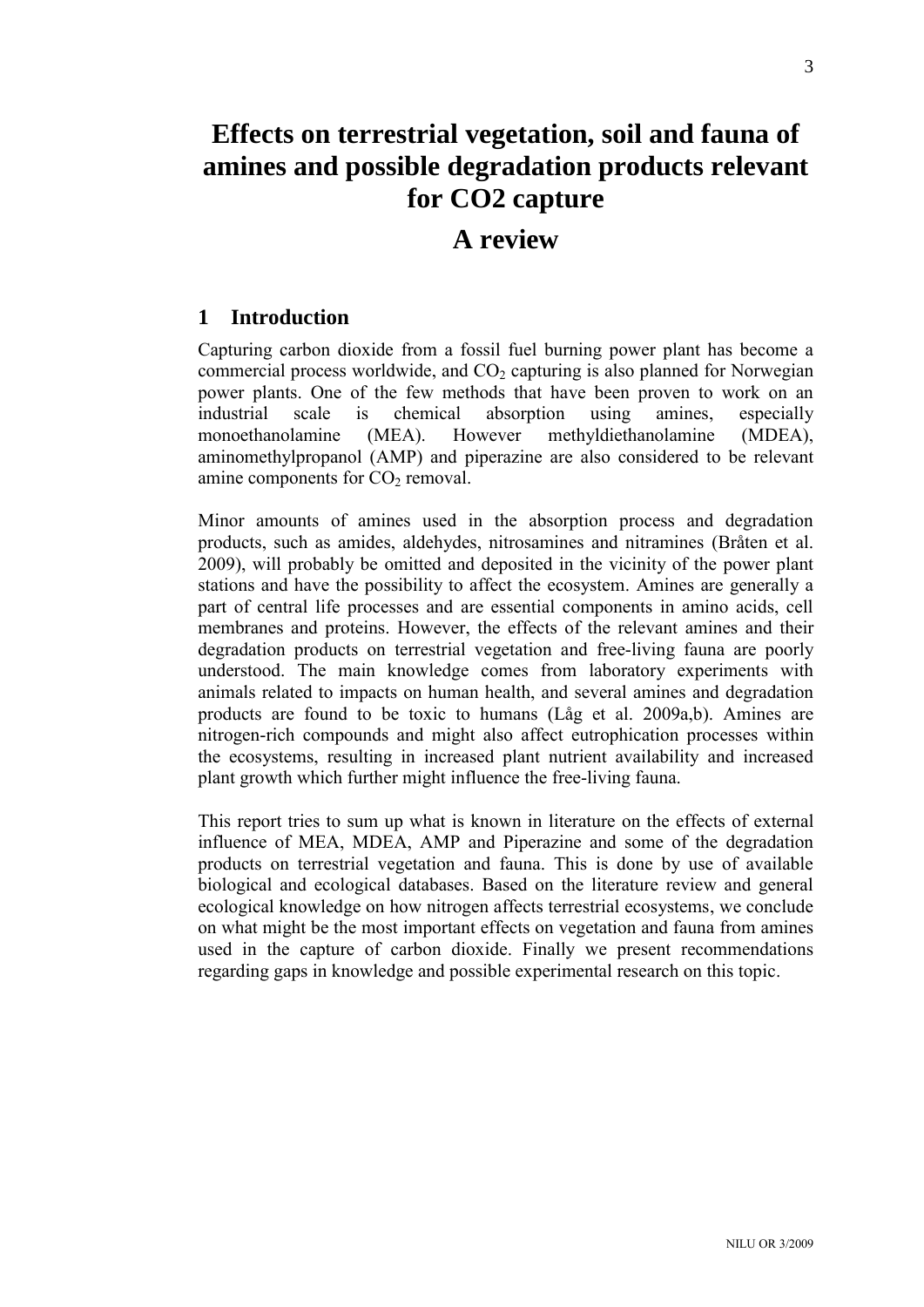# <span id="page-5-0"></span>**2 Effects of relevant amines used in CO<sup>2</sup> removal**

# <span id="page-5-1"></span>**2.1 Monoethanolamine (MEA)**

MEA is an organic chemical compound and an aliphatic primary amine. It is a toxic, flammable, corrosive, colourless, viscous liquid with a smell similar to ammonia. In addition to be used commercially for removing  $CO<sub>2</sub>$  from flue gas, MEA is also used in metalworking fluids to neutralize acidic components in lubricants and prevent corrosion and rusting. In aquatic solutions it is used as a component in detergents for laundry and dishwashing, degreasers, disinfectants, personal care products such as hand lotions, cosmetic creams and shampoos. It is also a raw material in production of many pharmaceutical products [\(http://www.dow.com/amine\)](http://www.dow.com/amine). In agriculture it is used in chemical herbicides and pesticides, especially as an organic chelating agent used to reduce activity of elevated antioxidant enzyme levels in bi-pyridylium resistant plant species biotypes to overcome herbicide resistance (Koschnik & Haller 2006). MEA is also used in wood treating for wood preservatives (Shah & Lee 1992).

Though MEA is commercially produced for industrial purposes, it is also a natural component in plants and animals. It is the second most abundant head group for phospholipids in cell membranes and is thus one of the most important building blocks in nature. Leaf beetles sequester alkaloids from plants and secrete MEA as a defence medium (Pasteels et al. 1988).

# <span id="page-5-2"></span>*2.1.1 Effects on vegetation and soil*

We have found no information on MEA toxicity on terrestrial plants in available literature. However, this does not mean that it is not toxic to plants at higher concentrations. The lack of information in literature is probably related to the fact that toxicity to terrestrial plants has not been the current problem in commercial use of MEA. The main result from the literature research is found in connection with the use of MEA in agriculture.

# *Plant growth*

In general MEA is incorporated into the phospolipids and stabilizes the biomembranes of plant cells in unfavourable environments, and exogenous applied MEA promotes protein synthesis, stimulates flowering and improves growth seedlings and thus acts as a plant bioregulator (Eckert et al. 1988a,b; Bergmann & Eckert 1990). Used as a supplement to herbicides and pesticides MEA has been found stimulating to plant growth (Kloppenburg & Hall 1990a,b,c). However, Koschnik & Haller (2006) found MEA, used as a copper chelating agent, to slightly increase the ion leakage from the water plant dotted duckweed (*Landolita punctata*) at doses of 1-10 mg/L, and significant effects on leakage were found at 100 mg/L.

Several pot experiments have been performed on the effect of MEA on growth and biomass formation of rye, wheat and barley. MEA applied in aqueous solution as a foliar spray (0.02 mol/L, 10 mg MEA/pot, each pot containing 16 plants) increased the biomass and grain yields formation of tillers (up to 14%), and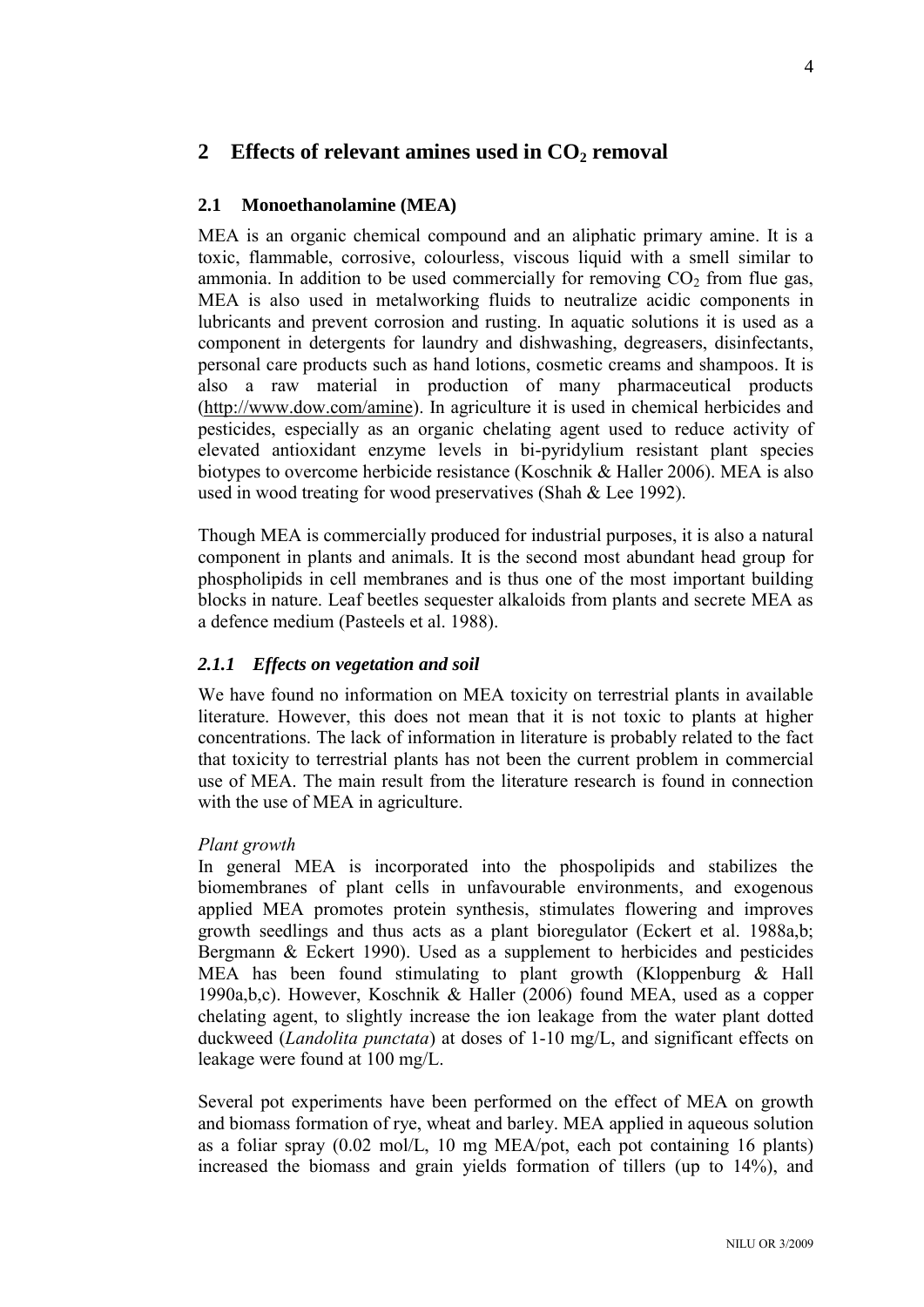promoted the growth of basal stem parts (Bergmann & Eckert 1990). The increased production of tillers and the stimulated growth of basal internodes were associated with higher nitrogen content in the plants. 10 mg MEA per pot increased the grain yield of spring barley from 5% to 9% (Bergmann et al. 1991).

Muller et al. (1991) showed that application of MEA to barley increased the natural amount of MEA in barley from 200 mg/kg dry weight to about 450 mg/kg dry weight. Field trials and large scale experiments were conducted by Weber et al. (1990) using an application of 1.5 kg/ha. The application increased the grain yield on nutrient poor residual soils. MEA has also been used in field experiments as a component in foliar fertilizer (Avit 35) and sprayed on sugar beet leaves, resulting in increased root yield and foliar digestion (Feckova et al. 2005). The basic organic substance in Avit 35 is MEA which intervenes into the polyamines biosynthesis by ornithine decarboxylase inhibition and also by inhibition of enzymatic processes at the ethylene biosynthesis, which is influenced by ureasalicylate in mixture with urea. No concentration of applied MEA was given in the paper of Feckova et al. (2005).

# <span id="page-6-0"></span>*2.1.2 Stress to plants,*

Pot experiments run for several years showed that MEA, sprayed on plants in water solution of 0.01 M (0.3-0.5 mg MEA per plant), improved the drought tolerance of barley, reduced the plant stress and increased the yield grain proteins and the yield of lucine, isoleucine and other essential amino acids (Roth & Bergmann 1988; Bergmann et al. 1990, 2002; Mascher et al. 2005a). MEA sprayed on plants (0.5 mg/plant) also decreased the oxidative stress in barley, caused by herbicides, by stimulation of the cell membranes (Mascher et al. 2005b). Saline stress is crucial to seed germination and development stages of seedlings and may affect plant growth (Delagdo et al. 1996). Pre-treatment of seeds soaked in 0.01mol/L MEA for six hours exerts a protective effect against saline stress in corn and barley (Leinhos et al. 1996; Lippmann & Bergmann 1995). Similar experiments by Kogan et al. (2000) have shown that pre-treatment of seeds of sunflower (*Helianthus annus*) with ethanolamine (in 100mM solution for six hours) led to enhanced seedlings tolerance to conditions of saline stress during germination.

# <span id="page-6-1"></span>*2.1.3 Soil and soil water*

The release of alkanoamines (e.g. MEA) from industrial use into the subsurface soils may be potential hazard to the environment. After the release, alkanoamines may migrate into the subsurface soil and ground water due to their high density and high water solubility (Gallagher et al. 1995; Wrubleski et al. 1997; Soerensen et al. 1999; Mrklas et al. 2004).

MEA can persist for decades on soils with high concentrations. Hawthorne et al. (2005) showed that after an accidental release of MEA at a site of a former chemical processing plant up to 400 to 3000 mg MEA/kg were still detected after 10 years. However, several studies have shown that amines biodegrades (by microorganisms) to ammonia, acetaldehyde, acetate, nitrite, nitrate and nitrogen gas under both aerobic and anaerobic conditions, involving processes of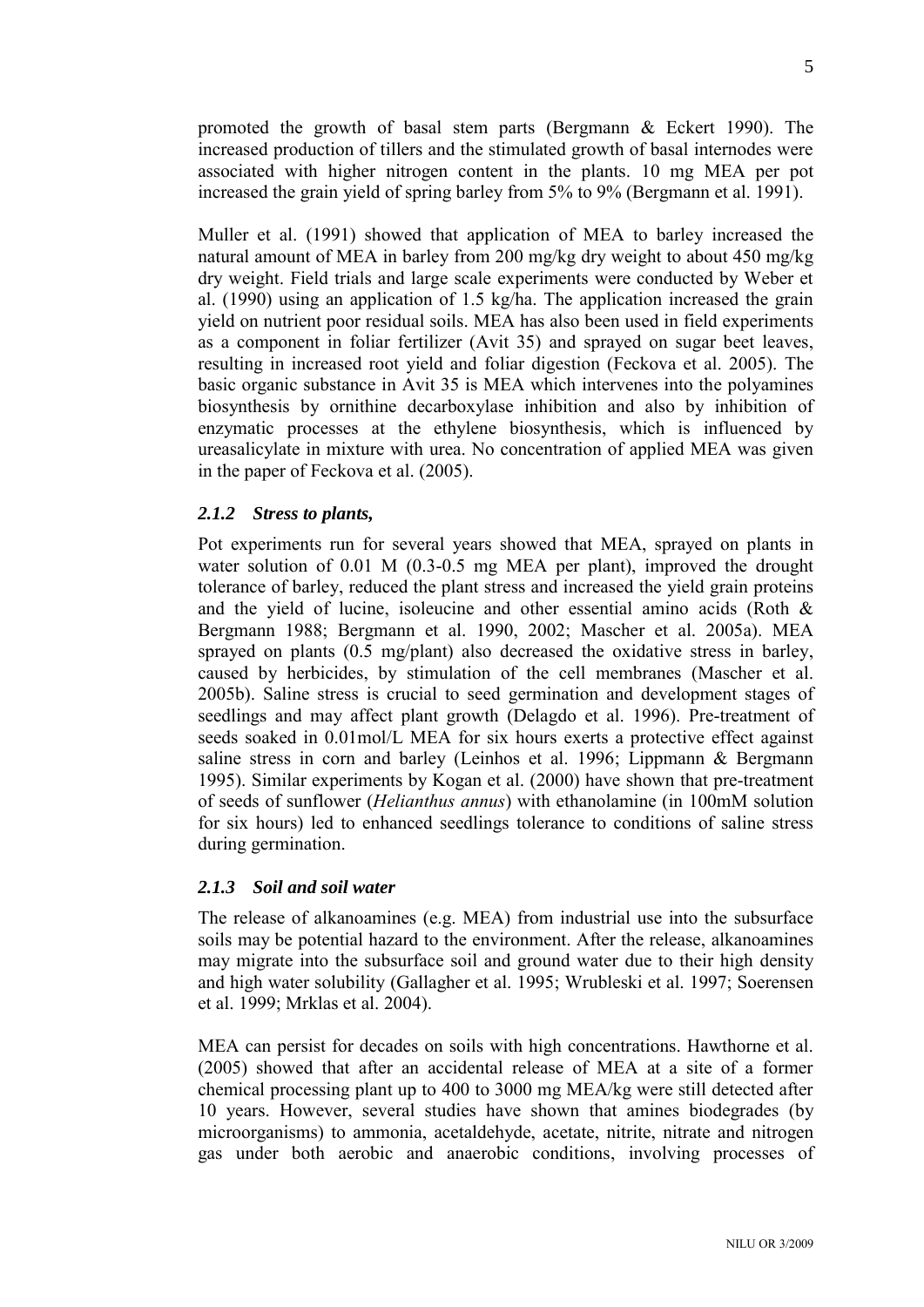nitrification and denitrification (Lee & Portier 1999; Mrklas et al. 2003, 2004, 2006; Ndegwa et al. 2004; Wong et al. 2004; Hawthorne et al. 2005).

Amines biodegrades more easily in non-polluted soils compared with heavily polluted soils. Bacterial degradation studies on MEA was performed with soils that were contaminated 10 years ago and on uncontaminated soils from the same site that had been spiked with 1320 mg MEA/kg dry wt (Hawthorne et al. 2005). The polluted sites showed slow biodegradation while MEA was completely degraded within 3 days of incubation at the spiked soil. Ndegwa et al. (2004) showed that contaminated clay-rich soil biodegraded additional MEA of 2000 mg/kg completely within 10 days under aerobic conditions and within 12 days under anaerobic conditions.

Sorensen et al. (1997) demonstrated that MEA concentrations exceeding 1500 mg/kg inhibited in-situ biodegradation. On the other hand, Mrklas et al. (2004) showed a successful biodegradation even at concentrations of 31.000 mg/kg in bioreactors. Biodegradation is also very dependant on temperature. Cold temperatures (below 6 °C) have shown to reduce the biodegradation rates significantly (Ndegwa et al. 2004).

#### <span id="page-7-0"></span>*2.1.4 Effects on fauna*

We have found almost no information on the effects on terrestrial free-living fauna. The acute oral toxicity of MEA, however, has been studied in several laboratory animal species and it appears to be relatively low. The oral dose, after which 50% of the animals died (LD50) in rats was 1.1-2.7 g/kg body weight (Knaak et al. 1997). Dermal exposure of pregnant rats to 225 mg/kg/day and rabbits to 75 mg/kg/day of MEA resulted in significant increase in the incidence of skin irritation/lesions and maternal body weight effects. Despite maternal effects observed in rats and rabbits, no evidence of developmental or fetal toxicity was observed at any dose level tested. Thus, it was concluded that MEA was not developmentally toxic following dermal application at exposure levels up to and including 225 mg/kg/day for rats and 75 mg/kg/day for rabbits (Liberacki et al. 1996). Skin and eye irritation in rabbits were rated as severe (Dutertre-Catella et al. 1982).

Giving a dose of 450 mg MEA/kg/day to pregnant rats resulted in maternal toxicity as evidenced by statistical significant decreases in feed consumption and significant decreases in mean maternal body weight. No significant fetal effects were observed at any dose level tested, nor were there any indication of a treatment-related effect on postnatal growth or on the viability of offspring (Hellwig & Liberacki 1997). MEA did not induce chromosome damage in rat liver epithelial type cells (Knaak et al. 1997). No data on carcinogenicity have been located. The literature review performed by Brooks (2009) shows that MEA is toxic to fish and aquatic invertebrates at high concentrations (96 h LC50 for fish eggs was 60.3 mg/l and for adult fish 167-375 mg/l, and 24 h LC50 for water flea (*Daphnia magna*) was 83.6-165 mg/l). It is difficult to compare sensitivities on fish and mammals because exposure doses are given in mg/kg body weight in the mammal studies, whereas it is given as mg/l in the water with fish.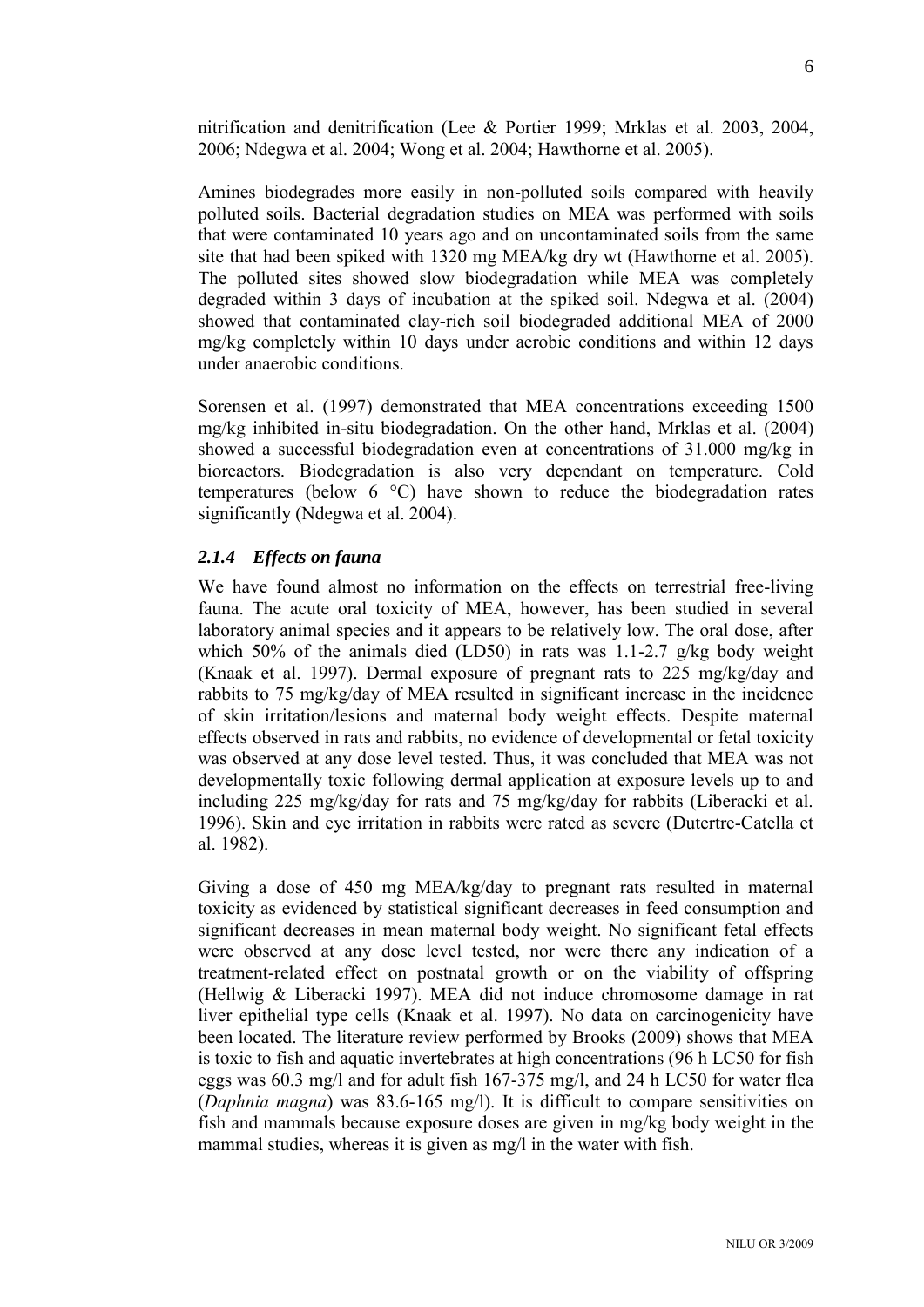#### <span id="page-8-0"></span>**2.2 Methyldiethanolamine (MDEA)**

MDEA is a clear, water-white, hygroscopic liquid in room temperature with an ammonia-like odour. It is a tertiary alkanoamine which absorb carbon dioxide at lower temperatures and releases the acid gas at higher temperatures. This is the basis process which separates carbon dioxide from gas streams (Huntsman technical Bulletin, [http://www.huntsman.com\)](http://www.huntsman.com/). It is commonly used for the removal of  $CO<sub>2</sub>$  from gas mixtures or in gas sweetening processes for the extraction of  $CO<sub>2</sub>$  and H<sub>2</sub>S.

# <span id="page-8-1"></span>*2.2.1 Effects on vegetation and soil*

We have found no information in literature on effects of MDEA on terrestrial vegetation. However, uptake of MDEA by the vegetation from polluted groundwater and wetlands has been discussed by Headly et al. (2002) in connection with analytical methods to determine alkanoamines in environmental studies.

The aerobic biodegradability of MDEA in waste water from a gas sweetening process was investigated by Fürhacker et al. (2003) in a standardised ISO-batch test by analysis of dissolved organic carbon (DOC) and in a separate continuous flow experiment in an activated sludge treatment system, where MDEA was added directly into the aeration tank. Additional features of the treatment system were a sludge loading ratio of 0.11 kg  $BOD<sub>5</sub>/(kg TS<sup>*</sup>d)$ , equivalent to a volume charge of  $0.50$  kg  $BOD<sub>5</sub>/(m<sup>3</sup>)$  d). The result of the batch test indicated that the MDEA-solution was non-biodegradable during the test period of 28 days. In contrast to the findings in the batch tests, the continuous experiments showed a total organic carbon (TOC) removal in the treatment plant of up to 96% TOC. Thus the authors concluded that MDEA-solution added to the waste water of the gas sweetening plant was readily biodegradable.

MDEA is an alkanoamine similar to MEA and will probably as MEA biodegrade in soil to nitrogen components available to plants and act as a growth stimulating medium.

# <span id="page-8-2"></span>*2.2.2 Effects on fauna*

We have found no information on the effects on terrestrial free-living fauna. MDEA has been found acute toxic to rats with oral LD50 at 1.9 g/kg body weight. However, MDEA did not induce reproducible significant or dose-related increases in the frequencies of mutations, sister chromatid exchanges or micronuclei, which indicate that MDEA is not genotoxic (Ballantyne & Leung 1996; Leung & Ballantyne 1997). On the other hand MDEA has been found to induce severely skin irritation to rats, characterized by necrosis, ecchymoses, exfoliation, crusting, excoriation, erythema, and edema at doses of 1000 mg/kg/day (Leung & Ballantyne 1998). No local irritation was seen at a dosage of 250 mg/kg/day. No carcinogenicity or chronic toxicity studies with MDEA have been found.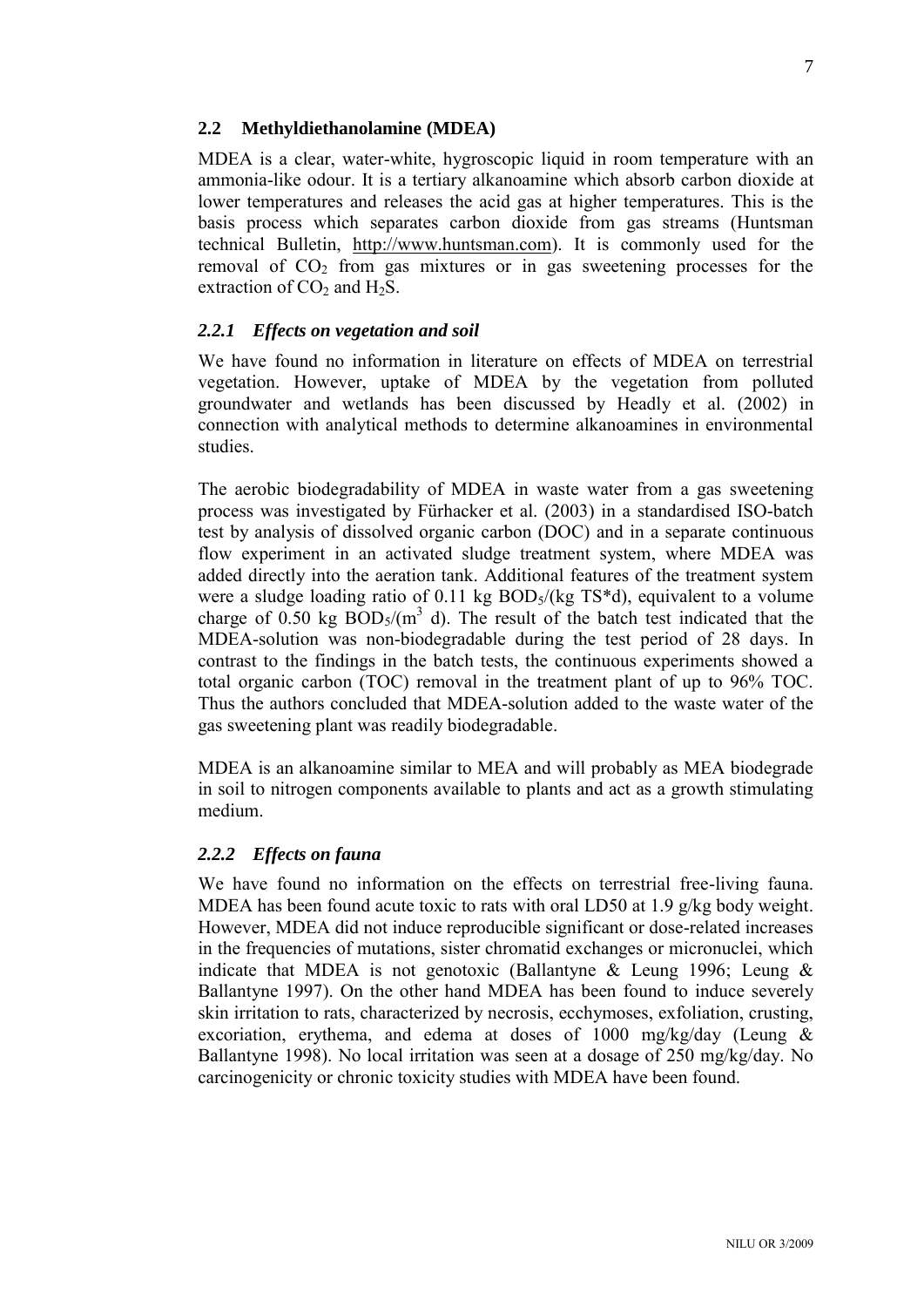#### <span id="page-9-0"></span>**2.3 Aminomethylpropanol (AMP)**

AMP is either a colourless liquid or a white crystalline solid. In liquid form AMP has an amine-like odour. It is widely used in cosmetics, as an emulsifier and a buffering agent to keep the pH of a mixture neutral.

#### <span id="page-9-1"></span>*2.3.1 Effects on vegetation and soil*

We have found no information in literature on effects of AMP on terrestrial vegetation and soil. However this is an amine with carbon and nitrogen components, and will probably as the other amines biodegrade in soil to nitrogen components available to plants and thus act as a growth stimulating medium.

#### <span id="page-9-2"></span>*2.3.2 Effects on fauna*

We have found no information on the effects on terrestrial free-living fauna. The LD50 for rats and mice were 2.9 and 2.15 g/kg body weight respectively (Anon 2007, CIR 1990, IUCLID 2000). The LD50 for rabbits was found to be  $> 2g/kg$ body weight (IUCLID 2000). AMP was tested in one year study with dogs where no evidence of any preneoplastic lesions was found. The data suggest that AMP is not carcinogenic (Anon 2007). AMP was non-mutagenic, both with and without metabolic activation in *Salmonella typhimurium* and *Saccharomyces cerevisiae* strains (CIR 1990).

#### <span id="page-9-3"></span>**2.4 Piperazine**

Piperazine is a secondary amine that consists of a six-membered carbon ring containing two nitrogen atoms. It exists as small alkaline crystals with a saline taste [\(http://en.wikipedia.org/wiki/piperazine\)](http://en.wikipedia.org/wiki/piperazine). The piperazines are a broad class of chemical compounds which contain a core piperazine functional group, many with pharmacological properties. Besides used as an anthelmintic, it is also used in the manufacture of plastics, resins, pesticides, break fluid and other industrial materials. Piperazine easily absorbs water and carbon dioxide and is commonly used as an activator to an aqueous solution of the tertiary methyldiathanolamine (MDEA) in the bulk removal of carbon dioxide from gas streams (Derks 2006).

#### <span id="page-9-4"></span>*2.4.1 Effects on vegetation and soil*

Very little is known on the effect of piperazine on vegetation and soil. However, piperazine, used as a buffer component, has shown to greatly promote adventitious root formation in cuttings of sunflower (*Helianthus annus*), pea (*Pisum sativum*), mung bean (*Vigna radiata*) and to a lesser extent in bean (*Phaseolus vulgaris*), especially at lower pH (Liu et al. 1995). Cuttings were placed in different concentrations of piperazine, ranging from 1 to 10 mM at different pH for 5 hours and then placed in deionised water for three to seven days (depending on the species analysed) before analyses of adventitious roots formation.

The biodegradability of the secondary amines pyrrolidine, piperidine, piperazine, morpholine and thiomorpholine (1.0 mM), has been studied under denitrifying, sulphate reducing and methanogenic anaerobic conditions by Bae et al. (2002). Pyrrolidine and piperadine were completely degraded within 15 days, however only under denitrifying conditions and required nitrate to utilize the amines as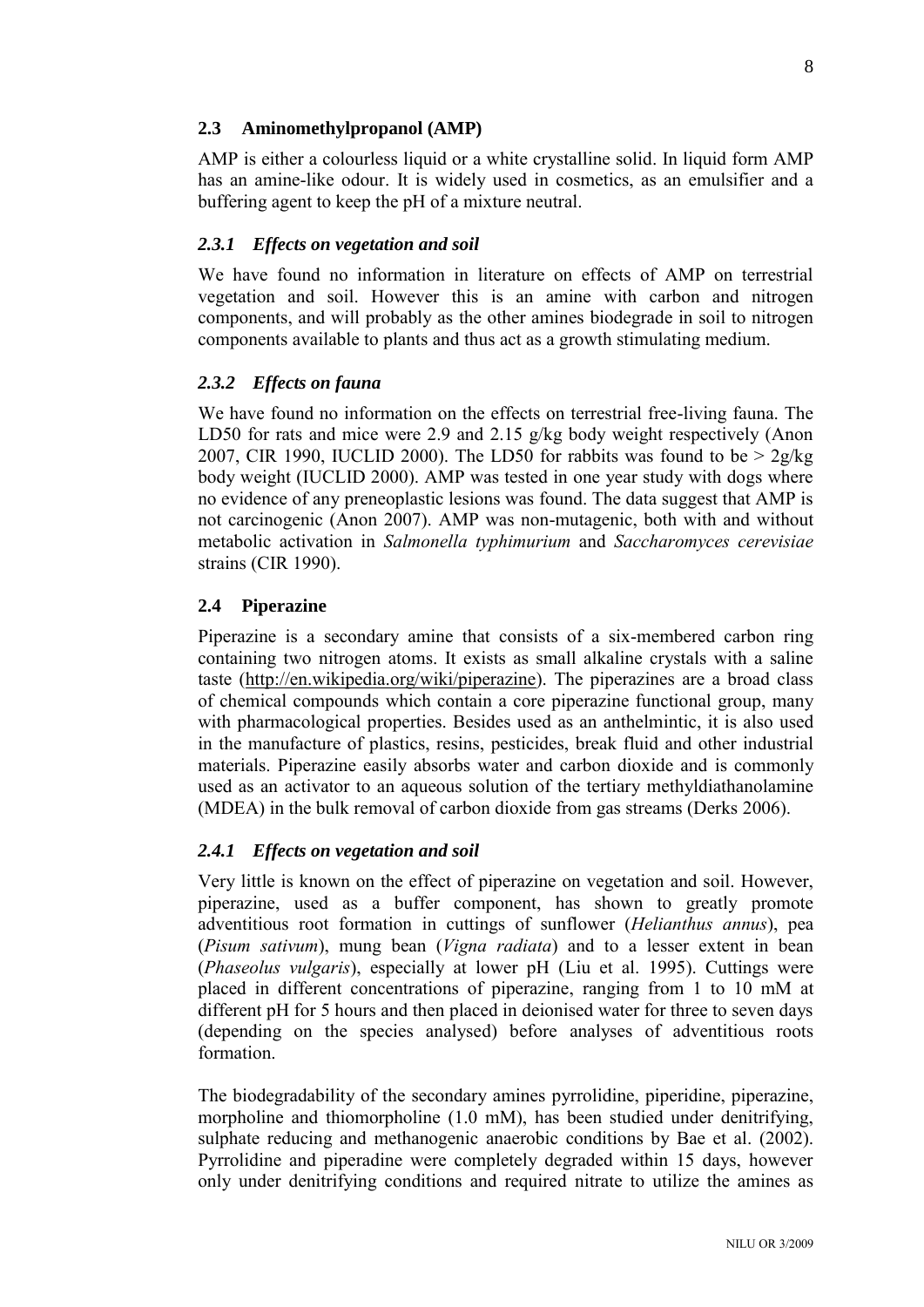carbon, nitrogen and energy source for their anaerobic growth. Piperazine, morpholine and thiomorpholine did not degrade even under denitrifying conditions. This suggests that piperazine is resistant to degradation under anaerobic conditions.

On the other hand, Chen et al. (1997) found that piperazine rings, in a synthetic antibacterial agent (danoflaxin) used in veterinary medicine, were completely degraded by soil organisms, such as bacteria, fungi and yeast. Occurrence of piperazine-degrading microorganisms in nature has also been reported by Emtiazi & Knapp (1994). Thus piperazine, composed of carbon and nitrogen, will probably biodegrade in soil to nitrogen components available to plants and act as a growth stimulating medium.

# <span id="page-10-0"></span>*2.4.2 Effects on fauna*

We have found no information on the effects on terrestrial free-living fauna. However, piperazine has been found highly toxic for dung beetles. The residues or metabolites of piperazine had deleterious effects on the dung beetle *Onthophagus gazella*, in the developmental stages of the beetle (few eggs, larvae and pupae). It gave 48.6% inhibition of development in the beetle larvae after 48 hours with concentration 55.65 mg/kg (Blume et al. 1976; Lumaret & Errouissi 2002). Piperazine is also found to be toxic to water flee (*Daphnia magna*) Brooks (2009), and invertebrates might thus be sensitive to piperazine. Piperazine has demonstrated a relatively low acute toxicity (LD50 1-5 g/kg body weight) by oral, dermal, and subcutaneous route of administration to rodents (Swedish Chemicals Inspectorate 2005). However, Lijinsky & Kovatch (1993) showed that piperazine could interact with nitrosating agents in vivo to form nitrosamines with possible carcinogenic risk in rats.

# <span id="page-10-1"></span>**3 Effects of possible degradation products**

The screening process of atmospheric degradation of MEA, AMP, MDEA, and Piperazine showed that the main degradation products are different amides, nitrosamines and nitramines (Bråten et al. 2009). Aldehydes such as formaldehyde and acetaldehyde are intermediate products with life times less than 3 days and will not be considered here.

# <span id="page-10-2"></span>**3.1 Amides**

Formamide and acetamide have been highlighted as end products of atmospheric degradation of amines. Formamide, also known as methanamide, is an amide derived from formic acid. It is a clear liquid which is miscible with water and has an ammonia-like odour. It is used primarily for manufacturing sulfa drugs and synthesising vitamins and a softener for paper and fiber [\(http://en.wikipedia.org/wiki/Formamide.](http://en.wikipedia.org/wiki/Formamide) Acetamide, also known as ethanamide, is a white crystalline solid in pure form. It is produced by dehydrating ammonium acetate and use as a plasticizer and in the synthesis of many organic compounds. However, amides are also a part of chemical processes in nature, e.g. in hormones (Defur 2004).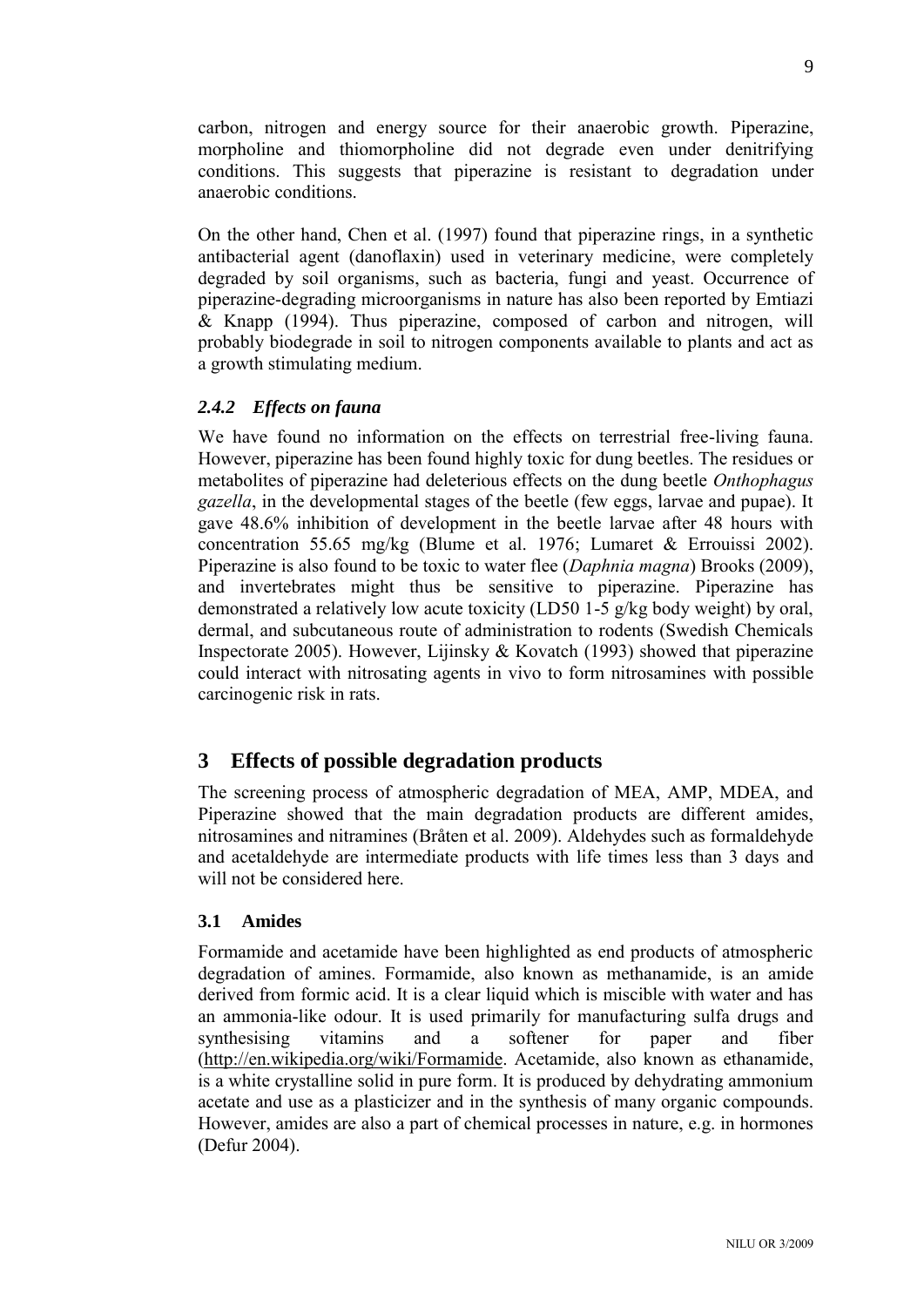#### <span id="page-11-0"></span>*3.1.1 Effects on vegetation*

We found no information on effects of formamide on vegetation. However, acetamide and several other amides and amide-derivates are used as components in herbicides to control undesired vegetation especially in agriculture (Zhao et al. 2005; Buhler et al. 1994; Belinelo et al. 2001). Acetamide applied to centipedegrass (*Eremochloa ophiuroides*) leads to seedhead depressions (Johnson 1993), and Ikuenobe et al. (1994) found that an acetamide containing product ("metolachor") significantly reduced both the number of regenerating weeds and weed biomass of cowpea (*Vigna unguiculata*). In nature, allelopatic plants, such as black nightshade (*Solanum nigrum*) produce amides that inhibit the growth of nearby plants (Henriques et al. 2006). Thus it seems like amides act as a negative plant growth regulator. The amount of amides in plants is also affected by the supply of nitrogen to the ecosystem (Sahulka 1962).

#### <span id="page-11-1"></span>*3.1.2 Effects on fauna*

We found no information on effects of formamide on terrestrial fauna. However, different types of acetamides are toxic to rats, hamsters and humans, including carcinogenicity, reproductive and developmental toxicity (Pienta 1980; Lundberg 1992; Kegley et al. 2008). Acetamide gave a weak mutagenic effect in *Drosophila* flies (Batiste-Alentorn et al. 1995). Historically invertebrates have been excellent models for testing toxic chemicals (Defur 2004), and several amides are known as insecticides affecting the larval stage (Miranda et al. 2003; Vanin et al. 2008).

#### <span id="page-11-2"></span>**3.2 Nitrosamines**

Nitrosamines are chemical compounds of the chemical structure  $(R1)(R2)N-N=O$ , where R1 and R2 can be an alkyl or aryl group. Nitrosamines are produced from nitrites and secondary amines and are found in many foodstuffs, in tobacco smoke and latex products. Harmful effects are mainly related to animals and humans (see also Låg et al. 2009b).

#### <span id="page-11-3"></span>*3.2.1 Effects on vegetation*

We did not find any information in literature on effects of nitrosamines on terrestrial plants and vegetation.

# <span id="page-11-4"></span>*3.2.2 Effects on fauna*

Nitrosodimethylamine (NDMA) is the simplest dialkylnitrosamine. It does not bio-accumulate. Based upon laboratory studies in which tumours have been induced in all species examined at relatively low doses, NDMA is clearly carcinogenic. There is an overwhelming evidence that NDMA is mutagenic and clastogenic. The lowest tumorigenic dose for the development of hepatic tumours in male and female rats exposed to NDMA in the critical study was 34 µg/kg body weight per day for the development of biliary cystadenomas in female animals. This equates to a unit risk of  $1.5 \times 10^{-3}$  per  $\mu$ g/kg body weight (Liteplo et al. 2002). Frogs (*Rana temporaria*) were exposed to 5 mg NDMA/litre in water for 63 days and 203 days. In both studies, the frogs developed hepatocellular carcinomas as well as adenomas and tumours of the haematopoietic system (Khudoley 1977). Khudoley & Picard (1980) believed that amphibians were more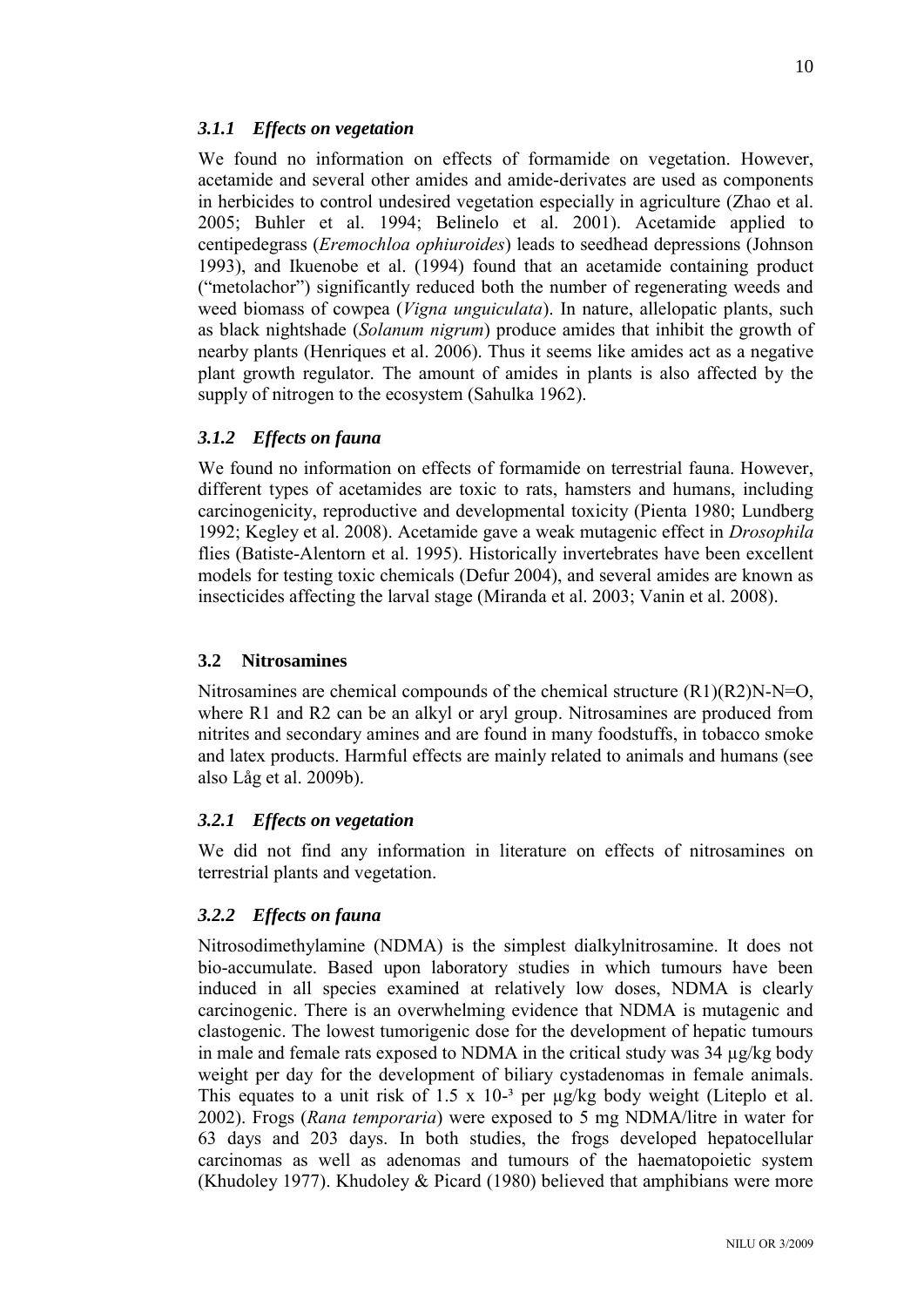sensitive (shorter latency period and higher tumor incidence) than fish to the carcinogenic effects of the nitrosamine.

Comparable experiments in 20 species of mammals, reptiles, birds, amphibians and fish treated with nitrosodiethylamine (NDEA) were performed by Lijinsky (1993). The animals received approximately 1000 mg/kg body weight (400-2500 mg/kg) lifetime dose. Animals with lifespan varying from 3 years (mouse) to  $> 50$ years (snake) developed tumors with latent periods of roughly 1 year, showing no relationship to lifespan. Carcinogenic effects have also been reported from experiments with rats (Lijinsky & Kovatch 1993). Here nitrosamines (derived from piperazine) with doses of 5.2 mg twice a week for 36 weeks resulted in tumors in the bladder. Rats treated with 40 mg twice a week, all died by week 59.

# <span id="page-12-0"></span>**3.3 Nitramines**

Effects of nitramines from explosives have been studied in connection with release to the environment from U.S. Army Ammunition Plants and other military facilities, reviewed by Talmage et al. (1999). This concerns nitroaromatic compounds such as hexahydro-1,3,5-trinitro-1,3,5-triazine (RDX) and octahydro-1,3,5,7-tetranitro-1,3,5-tetrazocine (HMX) and associated by-products and degradation products.

RDX is a crystalline high explosive used extensively by the military in shells, bombs and demoliation charges. HMX is a colourless, crystalline solid and is a component of plastic explosives, solid fuel rocket propellants and military munitions.

# <span id="page-12-1"></span>*3.3.1 Effects on vegetation and soil*

Data from several studies indicate that RDX can be taken up by plants, increasing the concentration in stems and leaves (e.g. Harvey et al. 1991; Simini et al. 1992; Cataldo et al. 1993). Biomass of plants exposed to 100 and 200 mg/kg was significantly reduced, and plant height was found weakly correlated with a decrease in plant height (Simini et al. 1992, 1995). From this study the screening benchmark for plants and soil were set to 100 mg/kg. No studies were found that tested the toxicity of HMX to terrestrial plants.

RDX and HMX contamination of soils results from spills, wastes in land fills and open burning/dentonation operations. The biodegradation of RDX has been studied under both aerobic and anarerobic conditions. The data suggest that RDX is resistant to aerobic biodegradation while biodegradation take place under anaerobic conditions (McCormick et al. 1981; Osmon & Klausmeier 1972; Spanggord et al. 1980, 1983). In water HMX biodegrades under both aerobic and anaerobic condition (Spanggord et al. 1983).

# <span id="page-12-2"></span>*3.3.2 Effects on fauna*

RDX is known to have an effect on the central nervous system of mammals (USEPA 1989). In addition to neurotoxicity, effects on the blood, kidney, liver, eyes have been observed. However, most evidence indicates that RDX is not teratogenic or carcinogenic. The chronic NOAEL (no-observed-adverse-effect level) of wildlife species varies between 1.1 and 8.7 mg/kg/d (Talmage et al.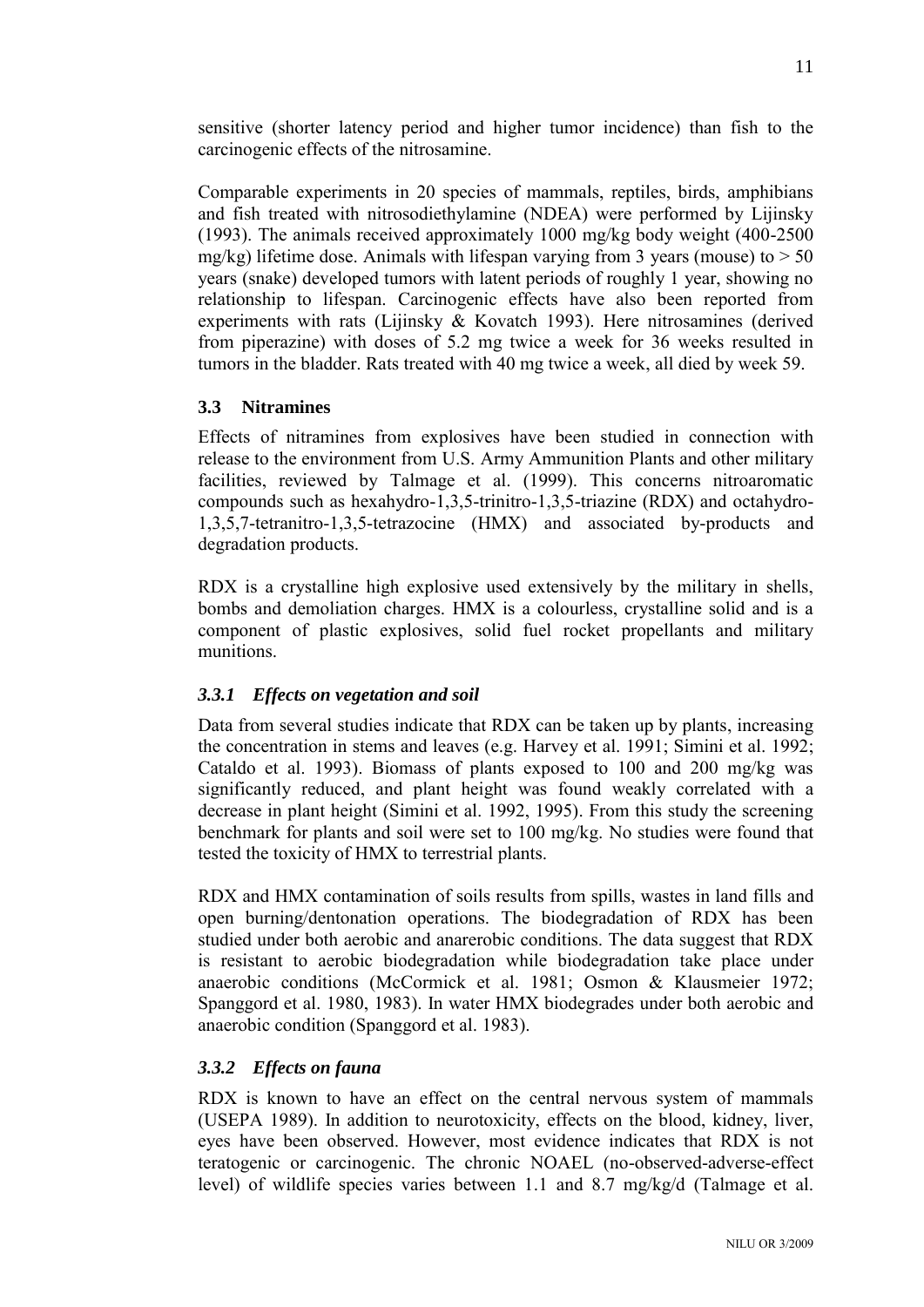1999). The review of Talmage (1999) found no studies on toxicity of RDX to birds. However, earthworms were found slightly affected by RDX (Simini et al. 1995; Phillips et al. 1993).

HMX is toxic to some terrestrial organisms including mice and rats (Everett et al. 1985; Everett & Maddock 1985), and the chronic NOAEL for wildlife species varies between 0.3 and 3.3 mg/kg/d (Talmage et al. 1999). A large data gap however exists in the terrestrial ecotoxicology for HMX. Although HMX toxicity to soil invertebrates such as earthworms, enchytraeid and collembolan is relatively well-documented (Philips et al. 1993; Robidoux et al. 2001, 2004; Schäfer & Achazi 1999), no studies have been found so far that tested its toxicity to avian species, terrestrial plants and microorganisms (cf. Talmage et al. 1999). HMX hardly influenced soil microorganisms, whereas RDX only showed slightly significant effects (Gong et al. 2001, 2002).

The polycyclic nitramine CL-20 (2,4,6,8,10,12-hexanitro-2,4,6,8,10,12 hexaazaisowurtzitane) was not found lethal to the earthworm *Eisenia andrei* at 90.7 mg/kg in sandy loam soil with pH 5.1. However, low concentrations of CL-20 (0.1 mg/kg) were found to reduce fertility of earthworms (Robidoux et al. 2004).

Carcinogenic action of dimethylnitramine (DMNO) , diethylnitramine (DENO) and dibuthylnitramine (DBNO) has been found on various animal species studied. DMNO dissolved in aquarium water at a dose of 5 ppm induced tumors in 18 out of 40 and 6 out of 18 frogs respectively. Another amphibian species, *Xenopus*, showed similar sensitivity of DMNO action. 200 ppm of DBNO in tap water induced hyperplastic lesions on the urinary bladder and DENO produced liver tumors in 2 of 5 rats (Pliss et al. 1982).

Rats were treated with 1 mmol/kg x week and 0.5 mmol/kg x week of Nnitrodimethylamine (NTDMA) or N-nitromethylamine (NTMA). It induced mainly tumors of the nasal cavity, neurinoma of the spine, spinal nerves and peripheral nerves. NTMA was slightly less potent than the dimethyl compound, and females were less susceptible than males to the carcinogenic action of the nitramines (Scherf et al. 1989).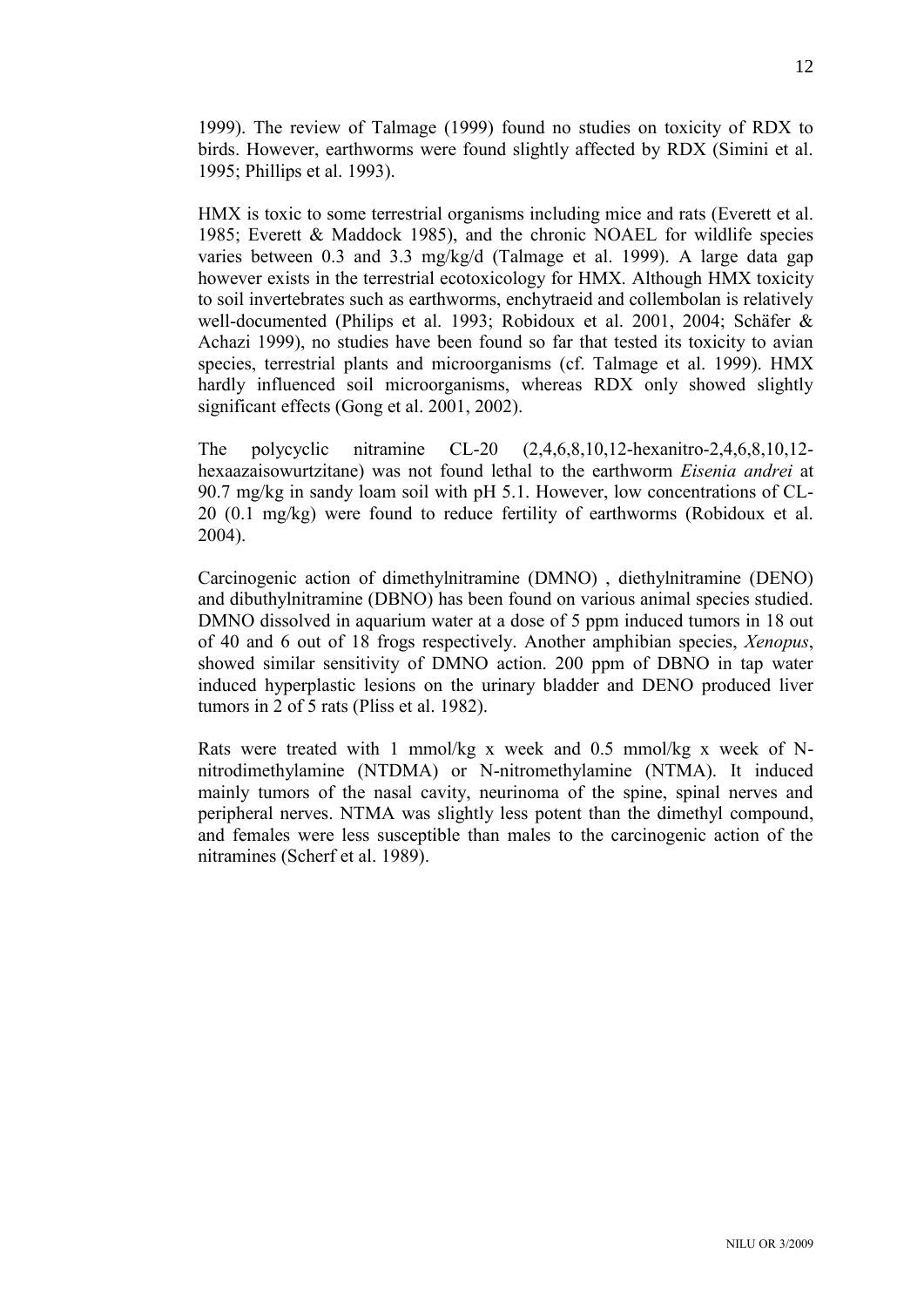# <span id="page-14-0"></span>**4 Main effects of amines on ecosystems - eutrophication of habitats**

# <span id="page-14-1"></span>**4.1 Eutrophication – a negative effect on ecosystems**

Based on the literature review the amines and their degradation products will most likely enter the nitrogen cycle of the ecosystems. The additional nitrogen will increase the availability of inorganic nitrogen in the top-soil and will be taken up by the vegetation and finally lead to increased plant growth and loss of biodiversity. This eutrophication process caused by airborne nitrogen is recognized as one of the most important threats to European biodiversity (EEA 2003) and expert opinions consider that nitrogen deposition will be the third greatest driver of biodiversity loss at global scale (after land use and climate) over the coming century (Sala et al. 2000).

Nitrogen is the limiting nutrient for plant growth in many terrestrial ecosystems and has the potential to increase net primary productivity which in turn leads to reduced diversity of terrestrial ecosystems (Stevens et al. 2006). Effects can be related to changes in plant species composition, plant growth (especially increased grass and herb dominance, decrease in mosses and lichens), biomass productivity, litter production, nitrogen availability, soil nutrients, soil acidification and mycorrhiza infection, which again might affect the soil fauna (e.g. Bobbink et al. 1988). Increased grass/herb dominance will probably favour grazers of invertebrates, birds and mammals, and altered competition may lead to changes in animal populations and species composition. Change in prey populations may also lead to changes in the populations of birds of prey and carnivores.

# <span id="page-14-2"></span>**4.2 Critical loads of nitrogen (levels where N might be harmful to ecosystems)**

Effects on the ecosystems depend on the total amount on nitrogen deposited as wet and dry deposition. The effects on ecosystems are described under the "critical load" concept. It states that the critical load of a pollutant (CL) is the deposition load an ecosystem can endure without significant harmful effects, according to present knowledge (Nilsson & Grennfelt 1988). CLs for nitrogen on terrestrial ecosystems have been developed as a step towards a sustainable air pollutant control policy where conservation of ecosystems is highlighted. The CLs for nitrogen are assessed under the Convention on Long-range Transboundary Air Pollution (LRTAP/UNECE) and described for European habitats in Achermann & Bobbink (2003).

CLs for Norwegian habitats are given as a range of values dependent on precipitation, temperature, soil richness and management (Table 1). However, these loads are mainly based on empirical studies carried out in United Kingdom, middle Europe and Sweden under different environmental conditions to those in the Norwegian habitats. Thus the Norwegian critical loads may vary from the international agreed values. The lowest critical values in Norway are set to 5 kg/ha/yr, e.g. for alpine- and arctic heathlands, bogs and oligotrophic softwater lakes, probably also boreal forests.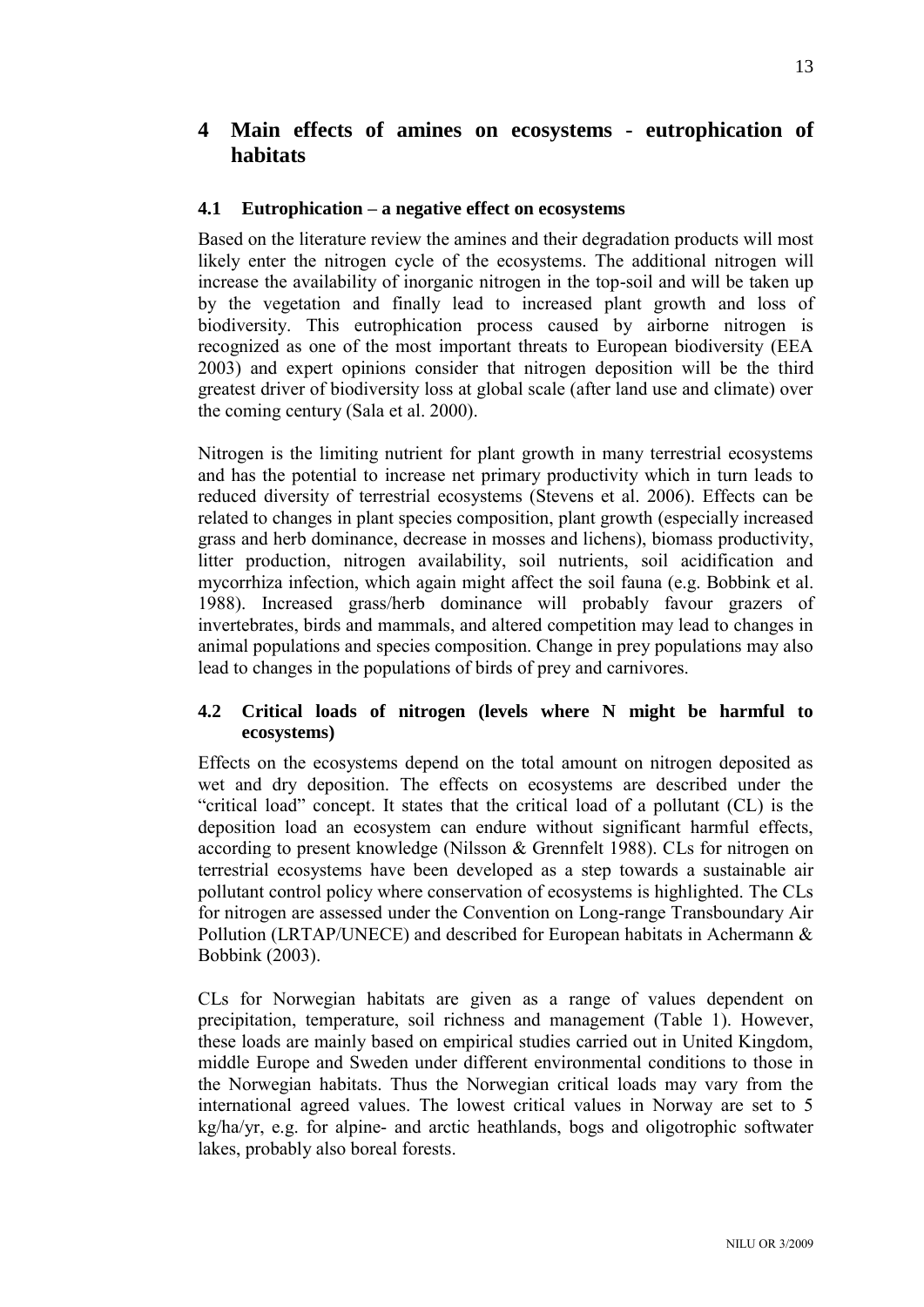*Table 1: Empirical critical loads for nitrogen deposition (kg N/ha per year) to Norwegian habitats. Possible effects of exceedance, based on Achermann & Bobbink (2003). Classification of habitats according to EUNIS habitat classification for Europe. ## reliable, # quite reliable, (#) expert judgement.*

| Ecosystem                                    | Habitat                                                                                                           | kg N/ha per<br>year | <b>Effects</b>                                                                                                                               |  |
|----------------------------------------------|-------------------------------------------------------------------------------------------------------------------|---------------------|----------------------------------------------------------------------------------------------------------------------------------------------|--|
| Forest* (G)                                  | G1 Broad leaved deciduous<br>woodland<br>G3 Coniferous woodland<br>G4 Mixed deciduous and<br>coniferous woodlands | $10 - 20$<br>#      | Changes in soil processes,<br>ground vegetation,<br>mycorrhiza, increased risk<br>of nutrient imbalances and<br>susceptibility to parasites. |  |
| Mire (D)                                     | D1 Raised bogs and blanket<br>bogs                                                                                | $5 - 10$<br>##      | Changes in species<br>composition, N saturation<br>of Sphagnum                                                                               |  |
|                                              | D <sub>2.2</sub> Poor fens                                                                                        | $10 - 20$<br>#      | Increased sedges and<br>vascular plants, negative<br>effect on peat mosses                                                                   |  |
|                                              | D4.1 Rich fens                                                                                                    | 15-35<br>(# )       | Increased tall graminoids,<br>decreased diversity                                                                                            |  |
| Culture<br>landscape                         | E Grassland and tall forb<br>habitats                                                                             | 10-30<br>$(\#)$     | Increased tall grasses,<br>decline in diversity,<br>increased mineralization, N<br>leaching, decreased<br>bryophytes and lichens             |  |
|                                              | Coastal heathland (F4.11<br>Northern wet heaths, F2 Dry<br>heaths)                                                | $10 - 20$<br>##     | Decrease in heather<br>dominance, decline in<br>lichens and mosses,<br>transition of heather to<br>grassland                                 |  |
| Alpine and<br>arctic<br>vegetation<br>(F, E) | F2 Arctic, alpine and subalpine<br>scrub habitats, E4.2 Moss and<br>lichen dominated mountain<br>summits          | $5 - 15$<br>(# )    | Decline in lichens, mosses<br>and evergreen shrubs                                                                                           |  |
|                                              | E4.3, E4.4 Alpine and subalpine<br>grasslands                                                                     | $10 - 15$<br>$(\#)$ | Increase in nitrophilous<br>graminoids, biodiversity<br>change                                                                               |  |
| Inland<br>surface<br>water $(C)$             | C1.1 Permanent oligotrophic<br>waters                                                                             | $5 - 10$<br>##      | Isoetid-species negatively<br>effected, increased<br>biomass and and rate of<br>succession                                                   |  |
| Coastal and<br>marine<br>habitats (A,<br>B)  | B1 Coastal dune and sand<br>habitats                                                                              | $10 - 20$<br>$(\#)$ | Increased plant production,<br>increase N leaching,<br>increase of tall grasses,<br>accelerated succession                                   |  |
|                                              | A2.6 Coastal salt marshes and<br>saline reedbeds                                                                  | $30 - 40$<br>$(\#)$ | Increase late-successional<br>species, increased<br>productivity                                                                             |  |

\* New research from Sweden has shown that nutrient poor boreal forests might have a critical load as low as 500 mg N/m<sup>2</sup> per year (Strengbom et al. 2003; Nordin et al. 2005). This load is also proposed as the lower critical load for forests in Scandinavia by a work group under ECE (Economic commision for Europe). Effects of amines depend on the background N-deposition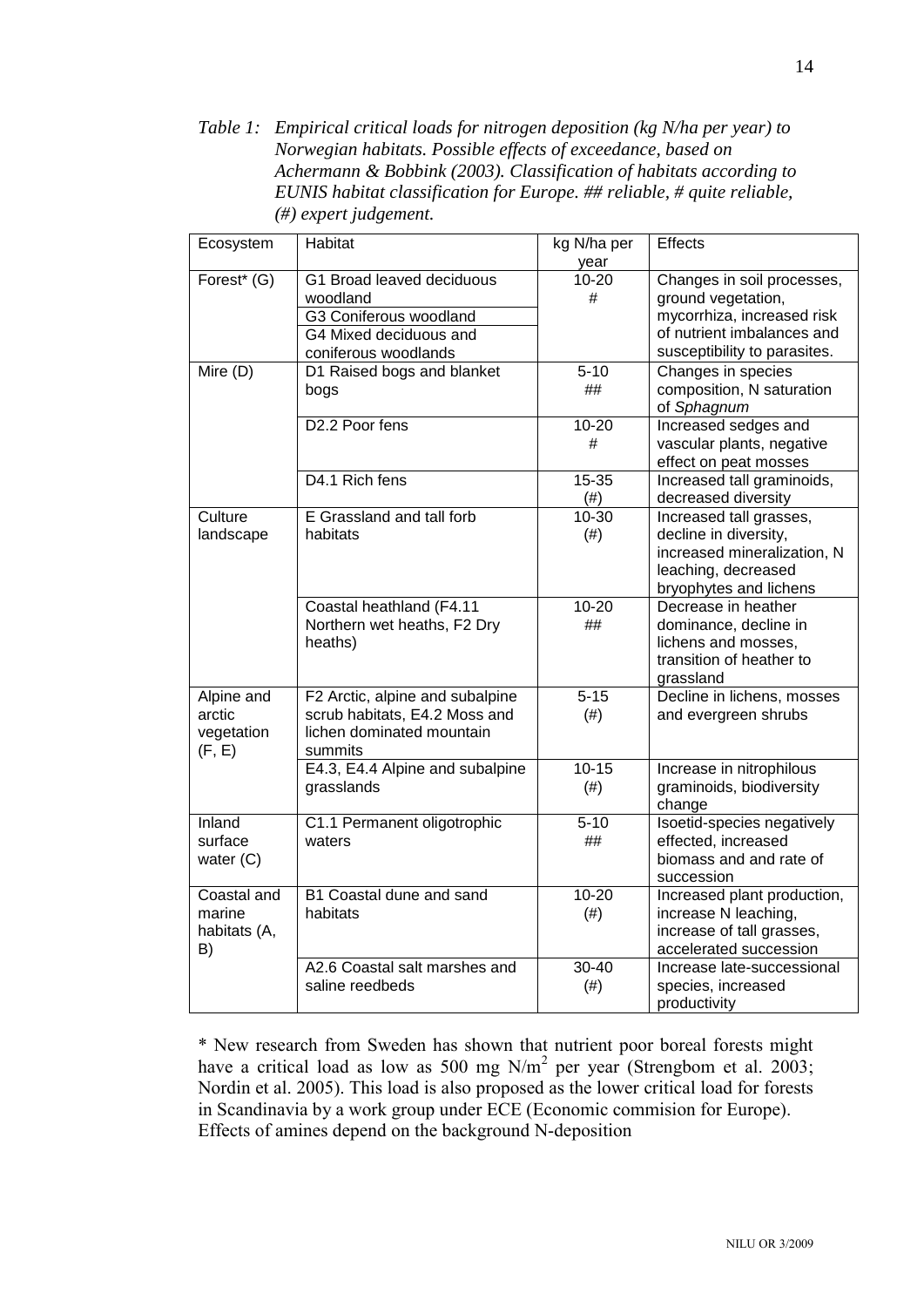The major source of airborne nutrients to Norwegian terrestrial ecosystems is long-range transboundary atmospheric nitrogen from fossil fuel combustion and agriculture, shown by a decreasing N deposition from south (21 kg/ha/yr) to the north of Norway (2 kg/ha/yr) ( Hole & Tørseth 2002). However, local emissions e.g. from Norwegian oil industry and shipping also contribute to the current background deposition along the Norwegian coast. The deposition of nitrogen has been relatively constant during the last 30 years with a decline of 4 % from 1997 to 2001, compared with the period from 1978 to 1982. However, new models points towards a substantial increase of 30% or more in nitrogen deposition over western Norway as a consequence of increasing precipitation related to climatic change, and oxidised nitrogen increases more than the deposition of reduced nitrogen (Hole & Engardt 2008).

Combining the background deposition and the CLs for nitrogen of habitats, there is to day an exceedance of the CL for several habitats in the southern and middle parts of Norway, and several areas are at risk for entering eutrophication processes. Enhanced nitrogen deposition from amine emission from a  $CO<sub>2</sub>$ capturing plant will probably affect habitats where the CL is already exceeded or on the way to be exceeded. Thus the effects from additional nitrogen from amines and their degradation products used in the  $CO<sub>2</sub>$  capturing process depend on the background deposition at the sites, and even small concentrations of amines may thus be harmful to the ecosystem.

# <span id="page-16-0"></span>**5 Main conclusions**

# <span id="page-16-1"></span>**5.1 Effects of the main amines on vegetation**

We found no information on direct toxicity of MEA, MDEA, AMP and Piperazine to terrestrial plants and vegetation. However, sprayed onto plants amines act as a plant bio-regulator, increasing plant growth and seed yield and reduces plant stress. Amines biodegrades in soil and soil water into nitrogen components available for plant growth. Thus the main affect of amines is probably related to eutrophication of plant communities. Based on the available literature we can not range the amines with regard to the eutrophication potential. However, if the amines are completely degraded, it is possible that the eutrophication potential is equal to the number of nitrogen deposited.

In areas with high nitrogen background deposition habitats sensitive to nitrogen enrichment might be affected. Effects can be related to changes in plant species composition, plant diversity, plant growth, biomass productivity, litter production, nitrogen availability, soil nutrients, soil acidification and mycorrhiza infection, which indirectly might affect the fauna.

# <span id="page-16-2"></span>**5.2 Effects of degradation products on vegetation**

Very little is known on effects on terrestrial vegetation of the degradation products amides, nitrosamines and nitramines. However, amides are known to be growth restrictive and are widely used in herbicides.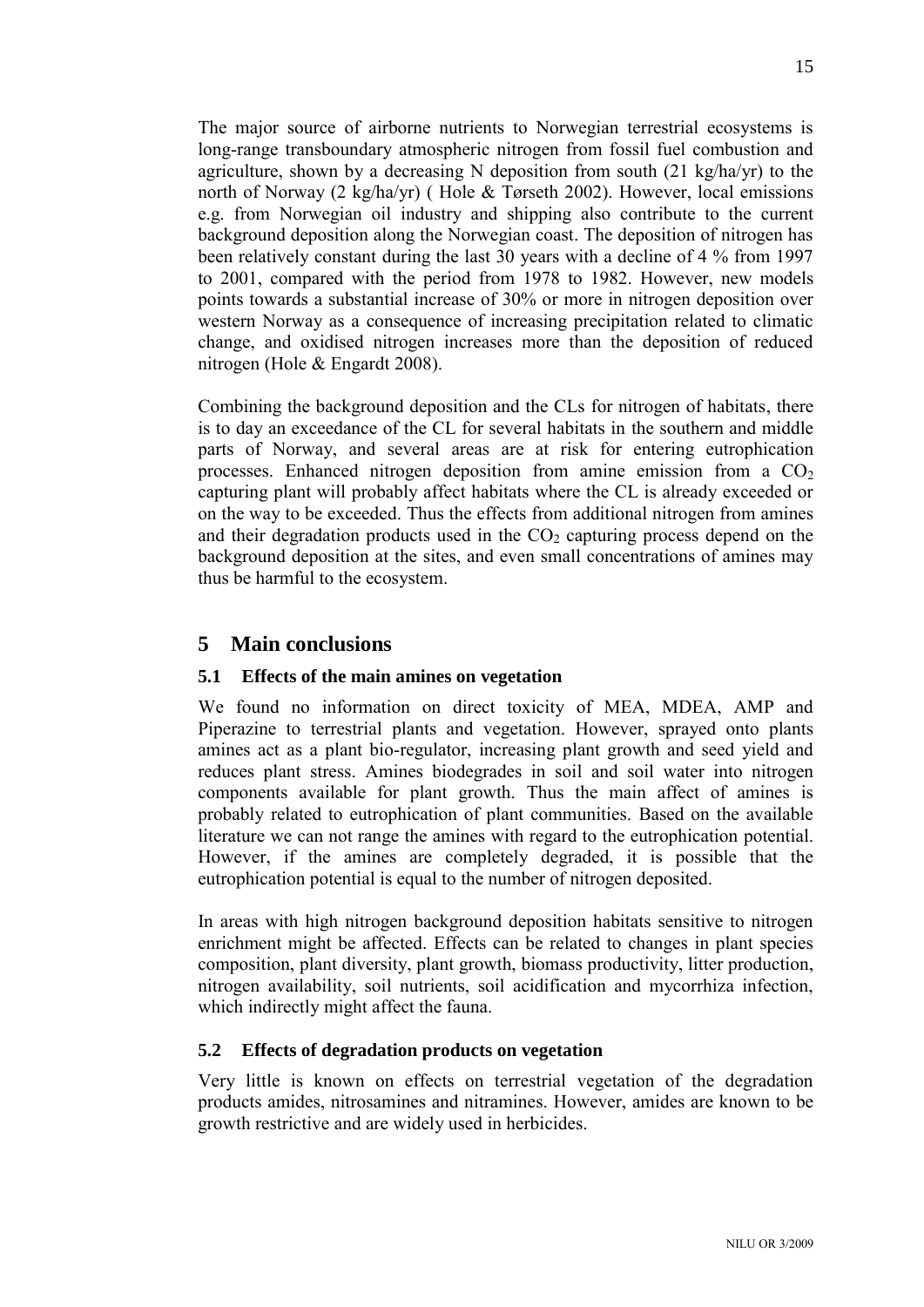#### <span id="page-17-0"></span>**5.3 Effects of the main amines on fauna**

There is also very little information on effects of relevant amines used for  $CO<sub>2</sub>$ removal on terrestrial free-living fauna. Laboratory experiments on animals, related to human health risks, show that all relevant amines are irritating to skin and also toxic at high concentrations with almost the same oral LD50. However, none of the amines have been reported to be carcinogenic or gentoxic. These experimental results may also apply for free-living terrestrial animals. Based on the data available it is difficult to range the amine's toxicity effect on free-living fauna. However, piperazine has been found highly toxic to dung beetle and partly to water invertebrates. It can also interact with nitrosating agents in vivo to form nitrosamines with possible carcinogenic risk. Thus piperazine might be the most unfavourable amine to fauna.

# <span id="page-17-1"></span>**5.4 Effects of degradation products on fauna**

The degradation products amides, nitrosamines and nitramines are known to be toxic to mammals and soil invertebrates, and they might also affect soil microorganisms. Especially nitrosamines and nitramines are found carcinogenic to mammals.

#### <span id="page-17-2"></span>**5.5 Needs for new knowledge on effects on the ecosystem**

In lack of relevant data in the literature there is a need for an experimental approach to test the effects of amines used for the  $CO<sub>2</sub>$  capturing process on the soil ecosystem and to find at what concentration they might be harmful. This should be carried out as an amine spraying experiment in a selected habitat known to be sensitive to nitrogen enrichment. One should focus on the effects of eutrophication of the main amines to be used in the  $CO<sub>2</sub>$  capturing process (one or more of the amines MEA, MDEA, AMP and Piperazine) on vegetation, soil processes and soil fauna.

Specifically one should address three sub-goals:

- $\bullet$ Assess the effects on vegetation from direct exposures and indirect effects related to nitrogen eutrophication from different amines, and to find at what concentrations they will affect the ecosystem (the critical load concept)
- Analyse the degradation and nutrient cycling of one or more amines in soil in order to clarify the end products available for plants and soil fauna
- Assess direct harmful effects on soil fauna by primary amine exposures and indirect effects from possible changes in vegetation and soil properties

It would also be important to carry out eco-toxicological tests on selected terrestrial fauna in controlled laboratorial environments, using relevant doses of amines and their degradation products.

Such projects will produce new knowledge important for the sustainable use and management of habitats and species that are vulnerable to airborne nitrogen pollution. It will stimulate Norwegian environmental research and strengthen the international collaboration on issues related to effects of air pollution on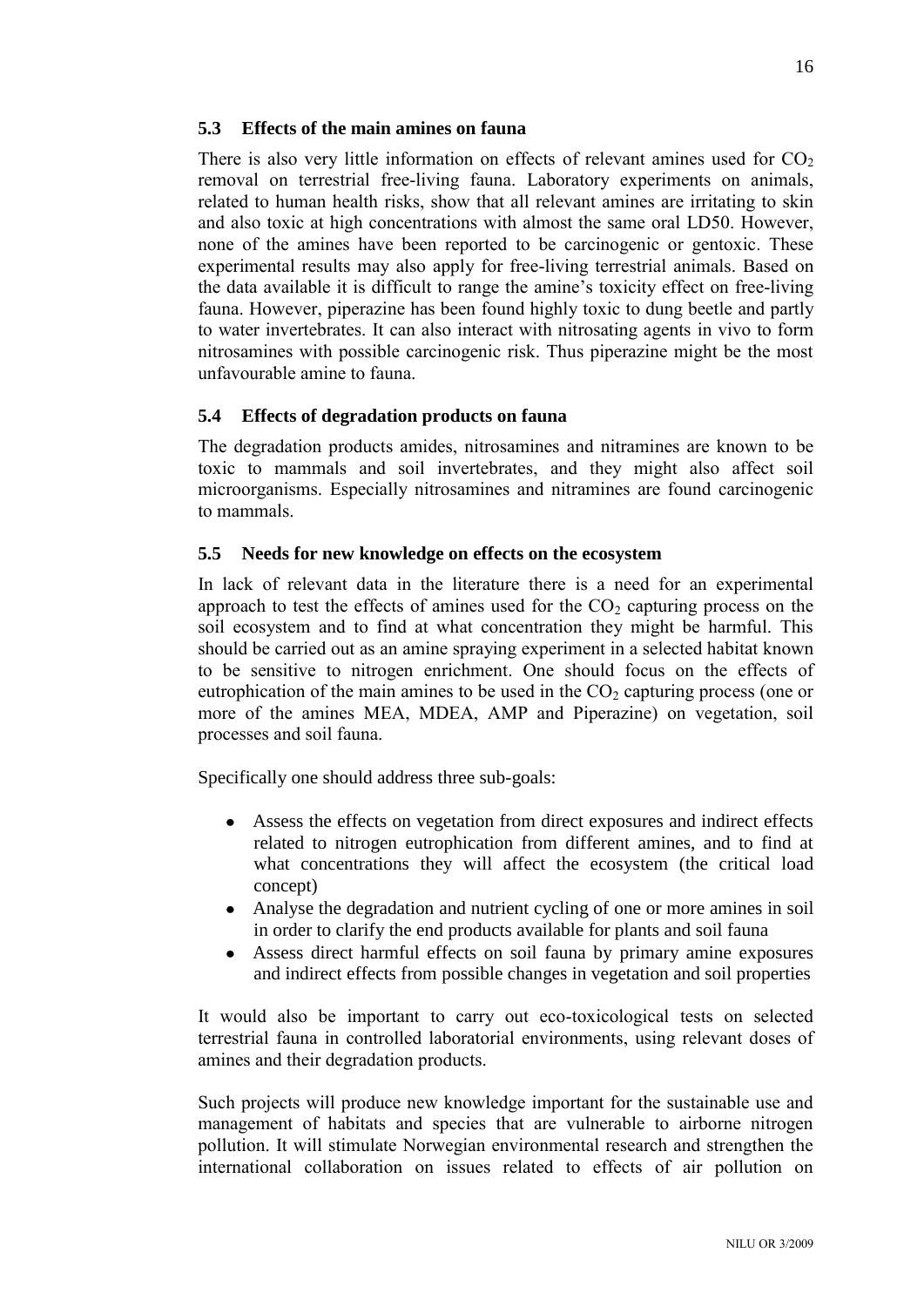ecosystems. The main output will be better understanding of the effects of amines and their degradation products on northern species and ecosystems, and the actions that need to be taken by stakeholders to preserve the important component of the biodiversity of northern Europe.

# <span id="page-18-0"></span>**6 References**

- Achermann, B. and Bobbink, R., eds. (2003) Empirical critical loads for nitrogen. Expert workshop, Berne, 11-13 November 2002. Proceedings. Berne, Swiss Agency for the Environment, Forests and Landscape (SAEFL) (Environmental Documentation No. 164, Air).
- Bae, H. S., Cho, Y. G., Oh, S. E., Kim, I. S., Lee, J. M. and Lee, S. T. (2002) Anaerobic degradation of pyrrolidine and piperidine coupled with nitrate reduction*. Chemosphere, 48*, 329-334.
- Ballantyne, B. and Leung, H. W. (1996) Acute toxicity and primary irritancy of alkylalkanolamines. *Vet. Hum. Toxicol., 38,* 122-126.
- Batiste-Alentorn, M., Xamena, N., Creus, A. and Marcos, R. (1995) Genotoxic evaluation of ten carcinogens in the Drosophila melanogaster wing spot test. *Experientia, 51*, 73-76.
- Belinelo, V. J., Pilo-Veloso, D., Borges, E. E. L., Alves, D. L. F. and Reis, G. T. (2001) Synthesis and phytotoxic activity of new amide derivatives of 6 alpha,7 beta-di-hydroxyvouacapan-17 beta-oic acid. *Eclet. Quim., 26*, 25-39.
- Bergmann, H. and Eckert, H. (1990) Effect of monoethanolamine on growth and biomass formation of rye and barley*. Plant Growth Regul., 9*, 1-8.
- Bergmann, H., Eckert, H. and Meisgeier, G. (1990) Effects of monoethanolamine on yield and water-use efficiency of barley. *Z. Pflanz. Bodenkunde, 153,* 21-24.
- Bergmann, H., Eckert, H., Weber, C. and Roth, D. (1991) Effect of monoethanolamine on yield of crops. I. Studies on the effect of monoethanolamine on the grain-yield and the nitrogen household in cereal plants (pot experiments). *J. Agron. Crop Sci., 166*, 117-126.
- Bergmann, H., Rost, S. and Machelett, B. (2002) Improvement of drought tolerance and changes of glycine betaine or proline accumulation in Hordeum vulgare L. by choline and 2-aminoethanol treatments. *J. Appl. Bot.-Angew. Bot., 76,* 87-95.
- Bobbink, R., Hornung, M. and Roelofs, J. G. M. (1988) Essay review: The effects of air-borne nitrogen pollutants on species diversity in natural and semi-natural vegetation. *J. Ecol., 86,* 717-738.
- Blume, R. R., Younger, R. L., Aga, A. and Myers, C. J. (1976) Effects of residues of certain anthelmintics in bovine manure on Onthophagus gazella, a nontarget organism. *Southwest. Entomol., 1*, 100-103.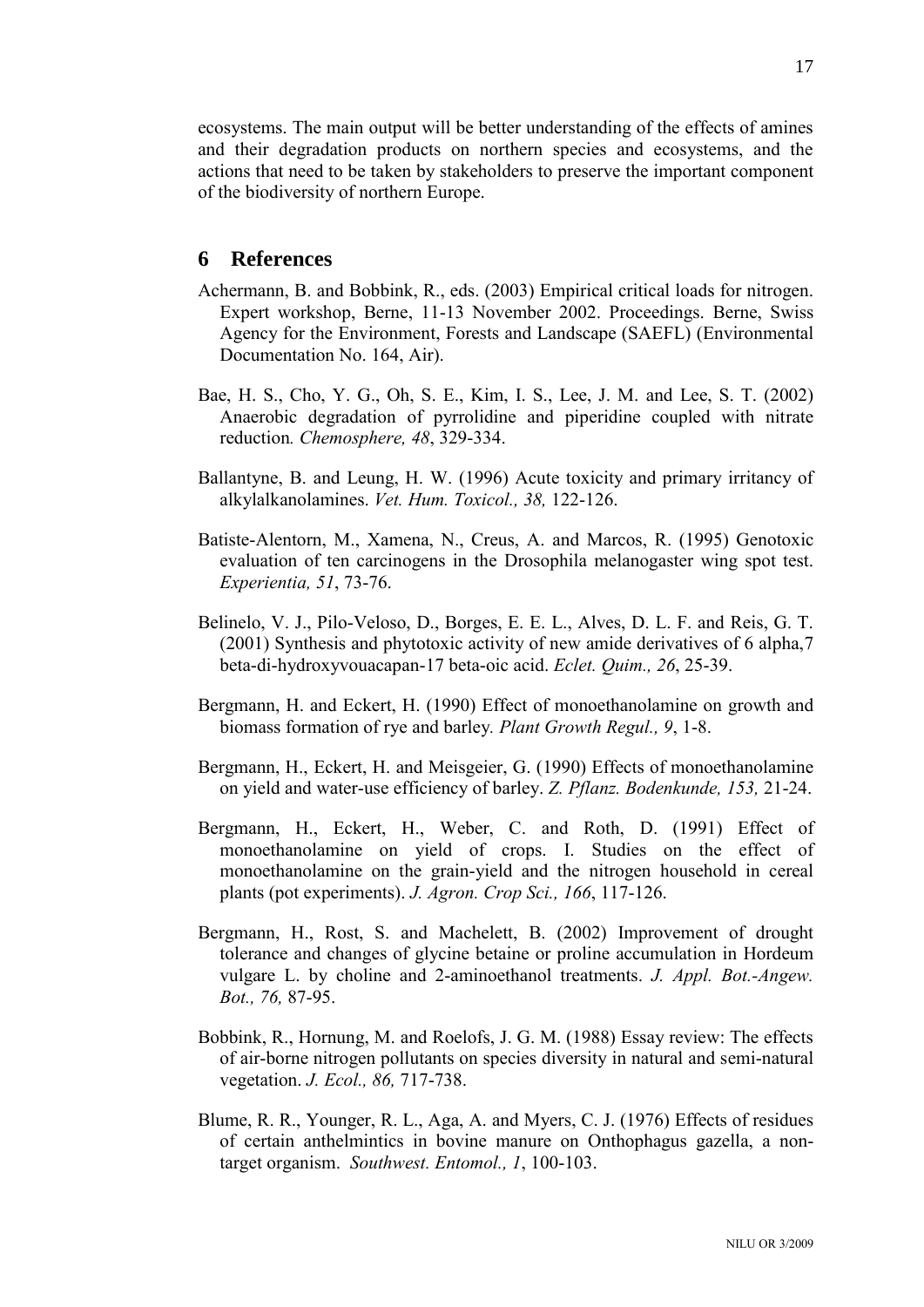- Brooks, S**.** (2009) The toxicity of selected primary amines and secondary products to aquatic organisms. A review. Oslo, Norwegian Institute for Water Research (In prep.).
- Bråten, H. B., Bunkan, A. J., Andreassen, L. B., Solimannejad, M. and Nielsen, C. J. (2009) Amines, emissions to air, a screening project for environmental effects. Progress report on theoretical study on the atmospheric degradation of selected amines. Oslo, University of Oslo, Centre for Theoretical and Computational Chemistry (CTCC) **(**In prep.).
- Buhler, D. D., Doll, J. D., Proost, R. T. and Visocky, M. R. (1994) Interrow cultivation to reduce herbicide use in corn following alfalfa without tillage. *Agron. J., 86,* 66-72.
- Cataldo, D. A., Harvey, S. D. and Fellows, R. J. (1993) The environmental behavior and chemical rate of energetic compounds (TNT, RDX, tetryl) in soil and plant systems. Presented at the 17th Annual Army Environmental R&D Symposium and 3rd USACE Innovative Technology Transfer Workshop, June 22-24, 1993, Williamsburg,VA. Richland, WA, Pacific Northwest Laboratory (PNL-SA-22363).
- Chemical Ingredient Review (1990) Final report on the safety assessment of aminomethylpropanol and aminomethylpropanediol. *J. Am. Coll. Toxicol., 9*, 203-228.
- Chen, Y., Rosazza, J. P. N., Reese, C. P., Chang, H. Y., Nowakowski, M. A. and Kiplinger, J. P. (1997) Microbial models of soil metabolism: biotransformations of danofloxacin. *J. Ind. Microbiol. Biot., 19,* 378-384.
- Defur, P. L. (2004) Use and role of invertebrate models in endocrine disruptor research and testing. *Ilar J., 45,* 484-493.
- Delagdo, I. C. and Sanchez-Raya, A. J. (1996) Effect of NaCl on some physiological parameters in sunflower (Helianthus annuus L) seedlings. *Agrochimica, 40,* 285-292.
- Derks, P. W. J. (2006) Carbon dioxide absorption in piperzine activated Nmethyldiethanolamine. PhD thesis, University of Twente, Enschede, The Netherlands.
- Dow Medical Company (2007) Amino alcohol. HPV challenge program, test plan for tris (hydroxymetyl)aminomethane (77-86-1). Submitted to the USEPA under the High Production Volume (HPV) Chemicals Challenge Program. Midland, MI, Dow Medical Company. URL: [http://www.epa.gov/oppt/chemrtk/pubs/summaries/2amino2h/c16455tp.pdf.](http://www.epa.gov/oppt/chemrtk/pubs/summaries/2amino2h/c16455tp.pdf)
- Dutertre-Catella, H., Lich, N.P., Huyen, V.N., and Truhaut, R. (1982) Etude comparative de l'agressivité cutanée et oculaire des éthanolamines (mono, di, tri et poly) [English summary]. *Arch. Mal. Prof. Med., 43,* 455-460.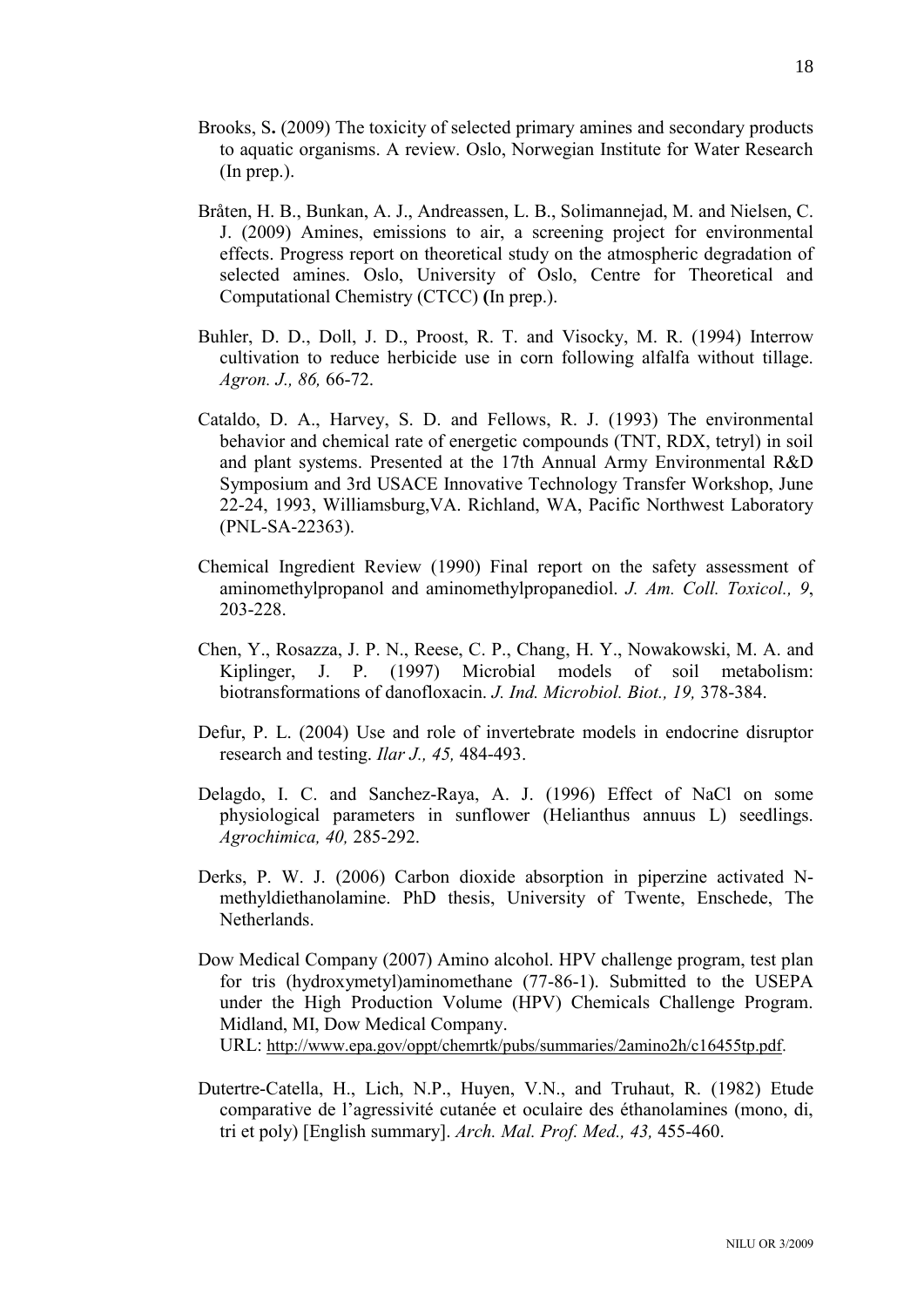- Eckert, H., Bergmann, H. and Reissmann, P. (1988a) Uptake and translocation of [C-14] monoethanolamine in barley plants. *Biochem. Physiol. Pfl., 183,* 27-36.
- Eckert, H., Reissmann, P. and Bergmann, H. (1988b) Metabolism of [C-14] monoethanolamine in Hordeum vulgare. *Biochem. Physiol. Pfl., 183,* 15-25.
- EEA (2003) Europe's environment: the third assessment. Copenhagen, European Environment Agency (Environmental assessment report no. 10).
- Emtiazi, G. and Knapp, J. S. (1994) The degradation of piperazine and structurally-related linear and cyclic amines. *Biodegradation, 5*, 83-92.
- Everett, D. J. and Maddock, S. M. (1985) HMX: 13 week toxicity study in mice by dietary administration. Final report to the U.S. Army. Musselburgh, Scotland, Inversk Research International Ltd. (ADA171602).
- Everett, D. J., Johnson, I. R., Hudson, P. and Jones, M. (1985) HMX: 13 week toxicity study in rats by dietary administraton. Final report to the U.S. Army. Musselburgh, Scotland, Inversk Research International, Ltd. (ADA171601).
- Feckova, J., Pacuta, V. and Cerny, I. (2005) Effect of foliar preparations and variety on sugar beet yield and quality. *J. Cent. Eur. Agric., 6*, 295-303.
- Fürhacker, M., Pressl, A. and Allabashi, R. (2003) Aerobic biodegradability of methyldiethanolamine (MDEA) used in natural gas sweetening plants in batch tests and continuous flow experiments. *Chemosphere, 52,* 1743-1748.
- Gallagher, J. R., Sorensen, J. A., Philbrick, S. S., Knutson, R. Z. and Chollak, D. (1995) Biodegradation of amine wastes from gas-sweetening operations. *Biol. Treat. Wastewater, 5,* 269-274.
- Gong, P., Hawari, J., Thiboutot, S., Ampleman, G. and Sunahara, G. (2001) Ecotoxicological effects of hexahydro-1,3,5-trinitro-1,3,5-triazine on soil microbial activities. *Environ. Toxicol. Chem., 20,* 947-951.
- Gong, P., Hawari, J., Thiboutot, S., Ampleman, G. and Sunahara, G. (2002) Toxicity of octahydro-1,3,5,7-tetranitro-1,3,5,7-tetrazocine (HMX) to soil microbes. *B. Environ. Contam. Tox., 6,* 97-103.
- Harvey, S. D., Fellows, R. J., Cataldo, D., A. and Bean, R. M. (1991) Fate of the explosive hexahydro-1,3,5,-trinitro-1,3,5-triazine (RDX) in soil and bioaccumulation in bush bean hydroponic plants. *Environ. Toxicol. Chem., 10,* 845-855.
- Hawthorne, S. B., Kubatova, A., Gallagher, J. R., Sorensen, J. A. and Miller, D. J. (2005) Persistence and biodegradation of monoethanolamine and 2 propanolamine at an abandoned industrial site. *Environ. Sci. Technol., 39,* 3639-3645.
- Headley, J. V., Fedorak, P. M. and Dickson, L. C. (2002) A review of analytical methods for the determination of sulfolane and alkanolamines in environmental studies. *J. AOAC Int., 85,* 154-162.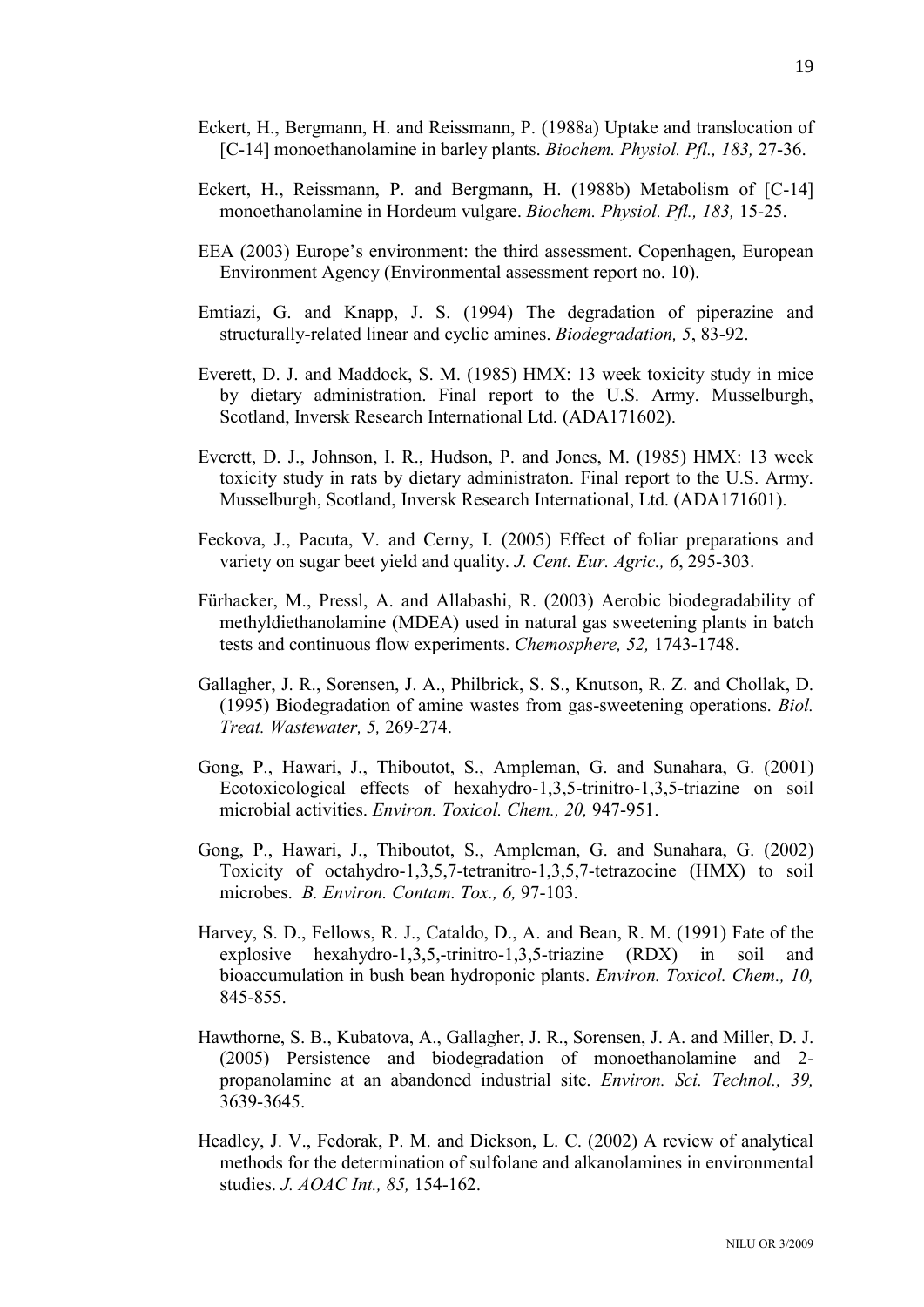- Hellwig, J. and Liberacki, A, B. (1997) Evaluation of the pre-, peri-, and postnatal toxicity of monoethanolamine in rats following repeated oral administration during organogenesis. *Fund. Appl. Toxicol., 40,* 158-162.
- Hole, L. R. and Tørseth, K. (2002) Deposition of major inorganic compounds in Norway 1978-1982 and 1997-2001: status and trends. Kjeller (NILU OR 61/2002).
- Hole, L. and Engardt, M. (2008) Climate change impact on atmospheric nitrogen deposition in northwestern Europe: A model study. *Ambio, 37,* 9-17.
- Henriques, J., Lina, M., Rosa, S., Dias, A. S. and Dias, L. S. (2006) Allelopathic plants. XVIII. Solanum nigrum L. *Allelopathy J., 17,* 1-15.
- Ikuenobe, C. E., Chokor, J. U. and Isenmila, A. E. (1994) Influence of method of land preparation on weed regeneration in cowpea (Vigna unguiculata L Walp). *Soil Till. Res., 31,* 375-383.
- IUCLID (2000) 2-amino-2-methylpropanol (124-68-5). European Chemical Substances Inform. URL: [http://ecb.jrc.ec.europa.eu/iuclid-datasheet/124685.pdf.](http://ecb.jrc.ec.europa.eu/iuclid-datasheet/124685.pdf)
- Johnson, B. J. (1993) Frequency of plant-growth regulator and mowing treatments: effects on injury and suppression of centipedegrass. *Agron. J., 85,* 276-280.
- Kegley, S. E., Hill, B. R., Orme, S. and Choi, A. H. (2008) PAN Pesticide Database, Pesticide Action Network, North America. URL: [http://www.pesticideinfo.org](http://www.pesticideinfo.org/).
- Khudoley, V. V. and Picard, J. J. (1980) Liver and kidney tumours induced by Nnitrosodimethylamine in Xenopus borealis (Parker). *Int. J. Cancer, 25,* 679- 683.
- Khudoley, V. V. (1977) The induction of tumours in Rana temporaria with nitrosamines. *Neoplasma, 24,* 249-252.
- Kloppenburg, D. J. and Hall, J. C. (1990a) Penetration of clopyralid and related weak acid herbicides into and through isolated cuticular membranes of Euonymus fortunei. *Weed Res., 30,* 431-438.
- Kloppenburg, D. J. and Hall, J. C. (1990b) Efficacy of 5 different formulations of clopyralid on Cirsium arvense (L.) Scop, and Polygonum convolvulus L. *Weed Res., 30*, 227-234.
- Kloppenburg, D. J. and Hall, J. C. (1990c). Effects of formulation and environment on absorption and translocation of clopyralid in *Cirsium arvense* (L.) Scop. and Polygonum convolvulus L. *Weed Res., 30,* 9-20.
- Knaak, J. B., Leung, H. W., Stott, W.T., Busch, J. and Bilsky, J. (1997) Toxicology of mono-, di-, and triethanolamine. *Rev. Environ. Contam. Toxicol., 149,* 1-86.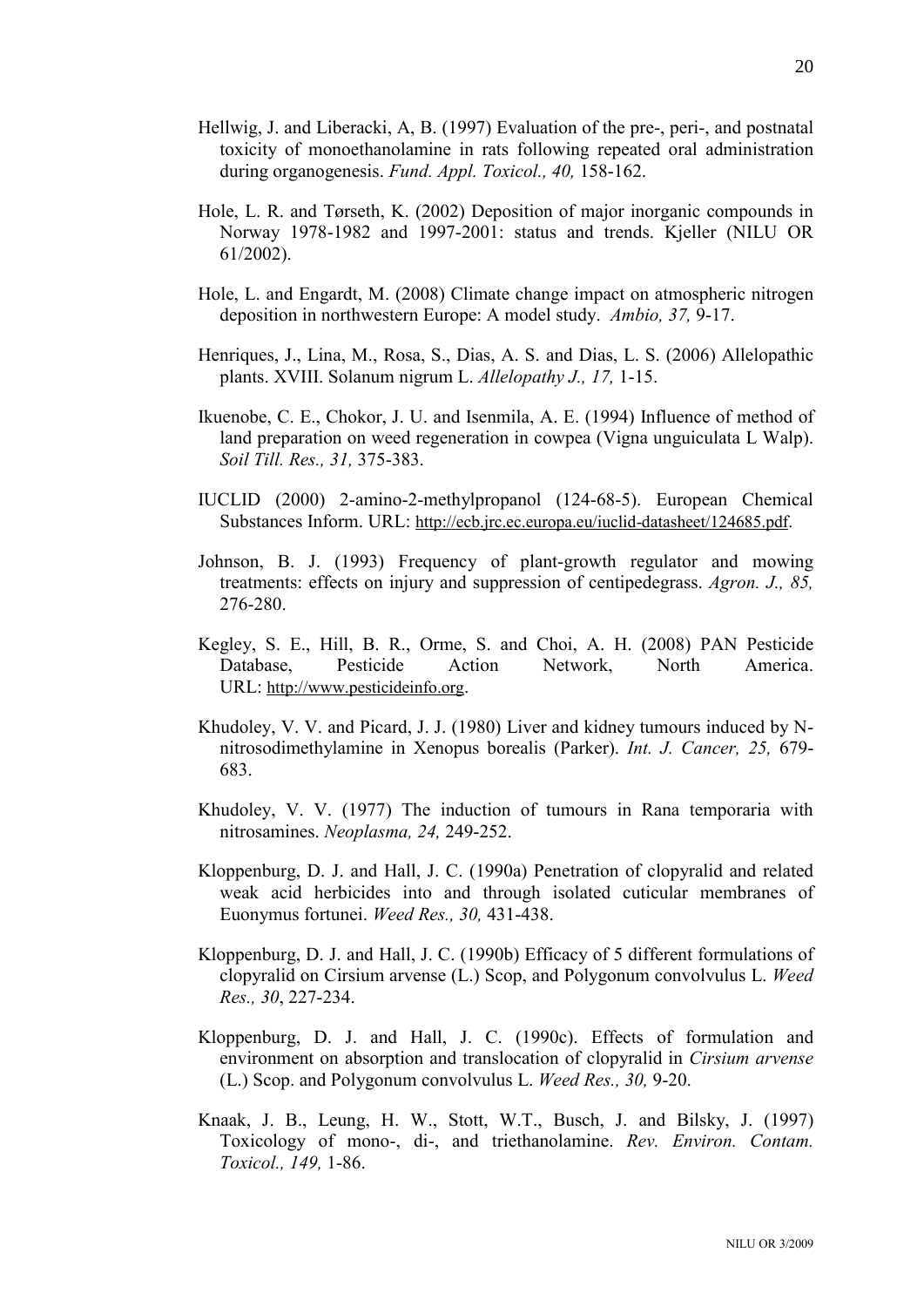- Kogan, M. J., Kristoff, G., Benavides, M. P. and Tomaro, M. L. (2000) Effect of pre-treatment with ethanolamine on the response of Helianthus annuus L-to salt stress. *Plant Growth Regul., 30*, 87-94.
- Koschnick, T. J. and Haller, W. T. (2006) Effects of copper chelating agents on diquat activity in diquat resistant Landoltia. *J. Aquat. Plant Manage., 44,* 125- 132.
- Lee, D. W. and Portier, R. J. (1999) In-situ bioremediation of amine- and glycolcontaminated soils using low-intervention methods. *Remediation J., 9,* 117- 132.
- Leinhos, V., Tiroke, S. and Bergmann, H. (1996) Influence of osmotic stress and amino alcohol treatment on protein content, protein patterns and growth of germinating barley. *J. Appl. Bot.-Angew. Bot., 70,* 199-204.
- Leung, H. W. and Ballantyne, B. (1997). Evaluation of the genotoxic potential of alkylalkanolamines. *Mut. Res.-Gen. Tox. En., 393,* 7-15.
- Leung, H. W. and Ballantyne, B. (1998) Developmental toxicity study with Nmethyldiethanolamine by repeated cutaneous application to CD rats. *J. Toxicol.-Cutan. Ocul., 17,* 179-190.
- Lippmann, B. and Bergmann, H. (1995) Effect of a preliminary treatment of maize with aminoalcohols on the root growth and root exudation under drought stress. In: *Mickroökologische Prozesse im System Planze-Boden. 5. Borkheider Seminar zur Ökophysiologie des Wurzelraumes*. Stuttgart, Leipzig, B. G. Teubner Verlagsgesellschaft. pp. 123-126.
- Liberacki, A. b., Neeper-Bradley, T. L., Breslin, W. J. and Zielke, G. J. (1996) Evaluation of the developmental toxicity of dermally applied monoethanolamine in rats and rabbits. *Fund. Appl. Toxicol., 31,* 117-123.
- Lijinsky, W. (1993) Life-span and cancer: the induction time of tumors in diverse animal species treated with nitrosodiethylamine. *Carcinogenesis, 14,* 2373- 2375.
- Lijinsky, W. and Kovatch, R. M. (1993) Carcinogenic effects in rats of nitrosopiperazines administered intravesically: possible implications for the use of piperazine. *Cancer Lett., 74,* 101-103.
- Liteplo, R. G., Meek, M. E. and Windle, W. (2002) N-Nitrosodimethylamine. Geneva, WHO (Concise international chemical assessment document; 38). URL: <http://www.inchem.org/documents/cicads/cicads/cicad38.htm>.
- Liu, J. H., Yeung, E. C., Mukherjee, I. and Reid, D. M. (1995) Stimulation of adventitious rooting in cuttings of 4 herbaceous species by piperazine. *Ann. Bot., 75,* 119-125.
- Lumaret, J. P. and Errouissi, F. (2002) Use of anthelmintics in herbivores and evaluation of risks for the non target fauna of pastures. *Vet. Res., 33,* 547-562.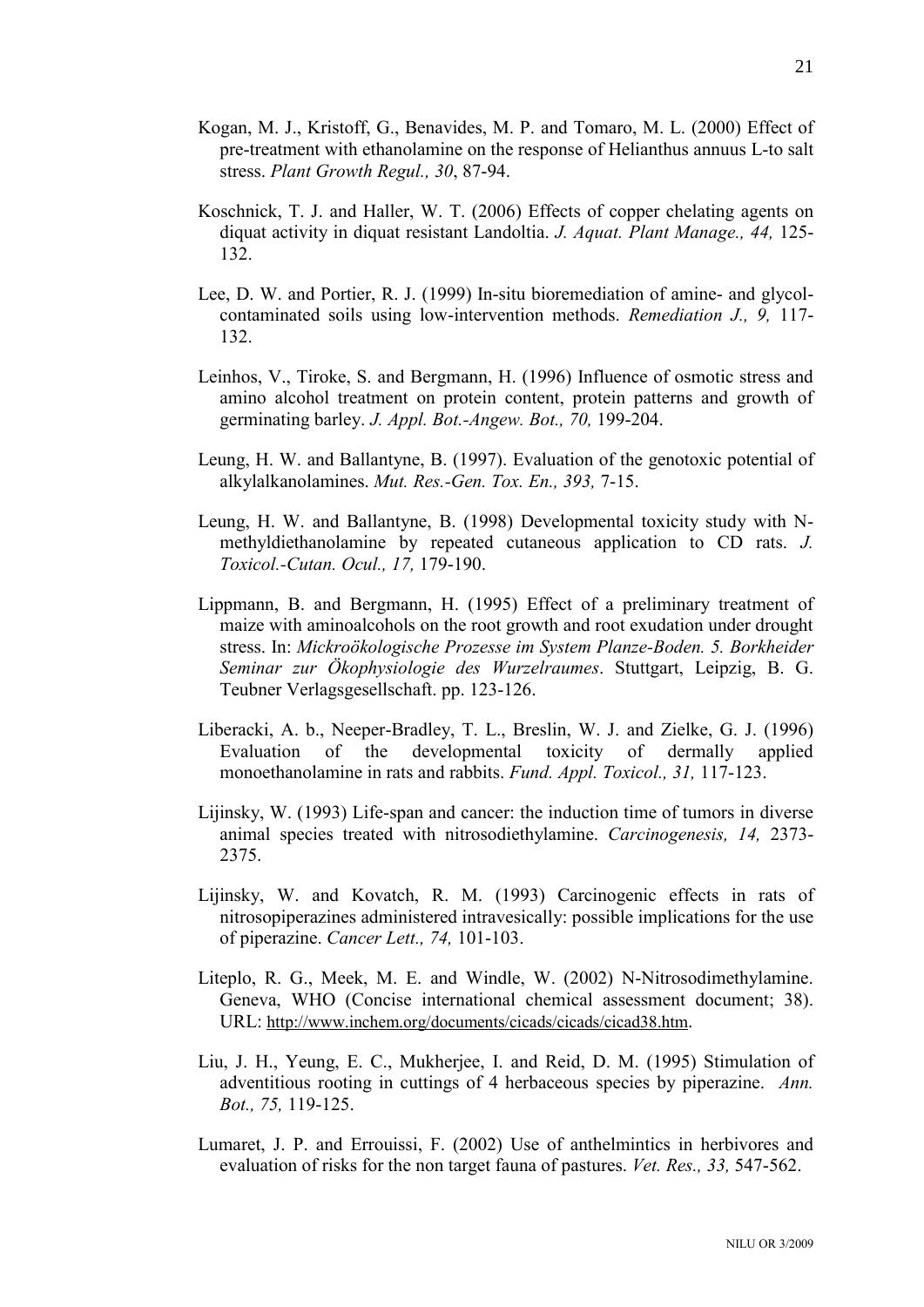- Lundberg, P. (1992) Scientific basic for occupational standards XIII. Consensus report for acetamide. *Arbete och Hälsa, 47,* 2125.
- Låg, M., Andreassen, Å., Instanes, C. and Lindeman, B. (2009a**)** Health effects of different amines relevant for  $CO<sub>2</sub>$  capture. Oslo, Norwegian Institute of Public Health (In prep.).
- Låg, M., Instanes, C., Lindeman, B. and Andreassen, Å. (2009b**)** Health effects of possible degradation products of different amines relevant for the  $CO<sub>2</sub>$  capture. Oslo, Norwegian Institute of Public Health (In prep.).
- McCormick, N. G., Cornell, J. H. and Kaplan, A. M. (1981) Biodegradation of hexahydro-1,3,5-trinitro-1,3,5-triazine. *Appl. Environ. Microb., 42,* 817-823.
- Mascher, R., Nagy, E., Lippmann, B., Hornlein, S., Fischer, S., Scheiding, W., Neagoe, A. and Bergmann, H. (2005a). Improvement of tolerance to paraquat and drought in barley (Hordeum vulgare L.) by exogenous 2-aminoethanol: effects on superoxide dismutase activity and chloroplast ultrastructure. *Plant Sci., 16,* 691-698.
- Mascher, R., Fischer, S., Scheiding, W., Neagoe, A. and Bergmann, H. (2005b) Exogenous 2-aminoethanol can diminish paraquat induced oxidative stress in barley (Hordeum vulgare L.). *Plant Growth Regul., 45,* 103-112.
- Miranda, J. E., Navickiene, H. M. D., Nogueira-Couto, R. H., De Bortoli, S. A., Kato, M. J., Bolzani, V. D. and Furlan, M. (2003) Susceptibility of Apis mellifera (Hymenoptera: Apidae) to pellitorine, an amide isolated from Piper tuberculatum (Piperaceae). *Apidologie, 34,* 409-415.
- Mrklas, O., Chu, A. and Lunn, S. (2003) Determination of ethanolamine, ethylene glycol and triethylene glycol by ion chromatography for laboratory and field biodegradation studies. *J. Environ. Monit., 5,* 336-340.
- Mrklas, O., Chu, A., Lunn, S. and Bentley, L. R. (2004) Biodegradation of monoethanolamine, ethylene glycol and triethylene glycol in laboratory bioreactors. *Water Air Soil Poll., 159,* 249-263.
- Mrklas, O., Bentley, L. R., Lunn, S. R. D. and Chu, A. (2006) Principal component analyses of groundwater chemistry data during enhanced bioremediation. *Water Air Soil Poll., 169,* 395-411.
- Muller, H., Eckert, H. and Eckert, G. (1991) Study on the residue dynamics of monoethanolamine in spring barley. *Nahrung, 35*, 981-988.
- Ndegwa, A. W., Wong, R. C. K., Chu, A., Bentley, L. R. and Lunn, S. R. D. (2004) Degradation of monoethanolamine in soil. *J. Environ. Eng. Sci., 3,* 137- 145.
- Nilsson, J. and Grennfelt, P., eds. (1988) Critical loads of sulphur and nitrogen. Copenhagen, Nordic Council of Ministers (NORD 1988:15).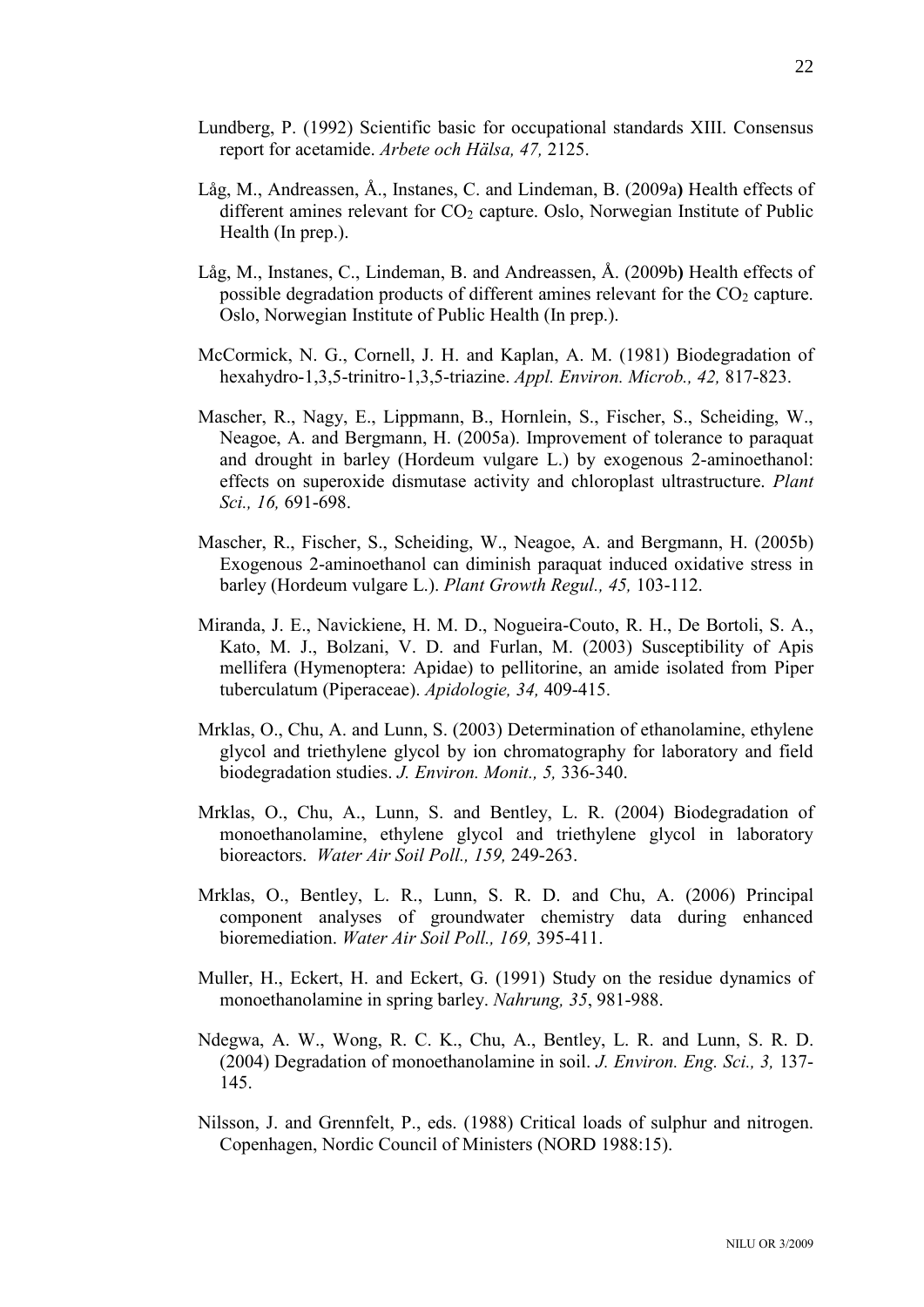- Nordin, A., Strengbom, J., Witzell, J., Nasholm, T. and Ericson, L. (2005) Nitrogen deposition and the biodiversity of boreal forests: Implications for the nitrogen critical load. *Ambio, 34*, 20-24.
- Osmon, J. L. and Klausmeier, R. E. (1972) The microbial degradation of explosives. *Dev. Ind. Microbiol., 14,* 321-325.
- Pasteels, J. M., Rowellrahier, M., Randoux, T., Braekman, J. C. and Daloze, D. (1988) Pyrrolizidine alkaloids of probable host-plant origin in the pronotal and elytral secretion of the leaf beetle Oreina-cacaliae. *Entomol. Exp. Appl., 49*, 55- 58.
- Phillips, C. T., Checkai, R. T. and Wentsel, R. S. (1993) Toxicity of selected munitions and munition-contaminated soil on the earthworm (Eisenia foetida). Aberdeen Proving Ground, MD, Edgewood Research, Development and Engineering Center, (AD-A264 408/6).
- Pienta, R. J. (1980) Transformation of Syrian hamster embryo cells by diverse chemicals and correlation with their reported carcinogenic and mutagenic activities. *Chem. Mutagens, 6,* 175-202.
- Pliss, G. B., Zabezhinski, M. A., Petrov, A. S. and Khudoley, V. V. (1982) Pecularities of N-nitramines carcinogenic action. *Arch. Geschwulstforsc., 52,* 629-634.
- Robidoux, P. Y., Hawari, J., Thiboutot, S., Ampleman, G. and Sunahara, G. I. (2001) Chronic toxicity of octahydro-1,3,5,7-tetranitro-1,3,5,7-tetrazocine (HMX) in soil determined using the earthworm (Eisenia andrei) reproduction test. *Environ. Pollut., 111,* 283-292.
- Robidoux, P. Y., Sunahara, G. I., Savard, K., Berthelot, Y., Dodard, S., Martel, M., Gong, P. and Hawari, J. (2004) Acute and chronical toxicity of the new explosive CL-20 to the earthworm (Eisenia Andrei) exposed to amended natural soils. *Environ. Toxicol. Chem., 23,* 1026-1034.
- Roth, D. and Bergmann, H. (1988). Water-stress and its impact on crop yields and chances to improve resistance to drought - review. *Arch. Acker Pfl. Boden., 32,* 459-471.
- Sahulka, J. (1962) Free amino acids and amides in the axial parts of apple-trees and their relationship to flower-bud initiation. *Biol. Plantarum, 4,* 3-23.
- Sala, O. E., Chapin III, F. S., Armesto, J. J., Berlow, E., Bloomfield, J., Dirzo, R., Huber-Sanwald, E., Huenneke, L. F., Jackson, R. B., Kinzig, A., Leemans, R., Lodge, D. M., Mooney, H. A., Oesterheld, M., Poff, N. L., Sykes, M. T., Walker, B. H., Walker, M. and Wall, D. H. (2000) Global biodiversity scenarios for the year 2100. *Science, 287,* 1065-1774.
- Schäfer, R. and Achazi, R. K. (1999) The toxicity of soil samples containing TNT and other ammunition derived compounds in the Enchytraeid and Collembolabiotest. *Environ. Sci. Pollut. Res., 6,* 213-219.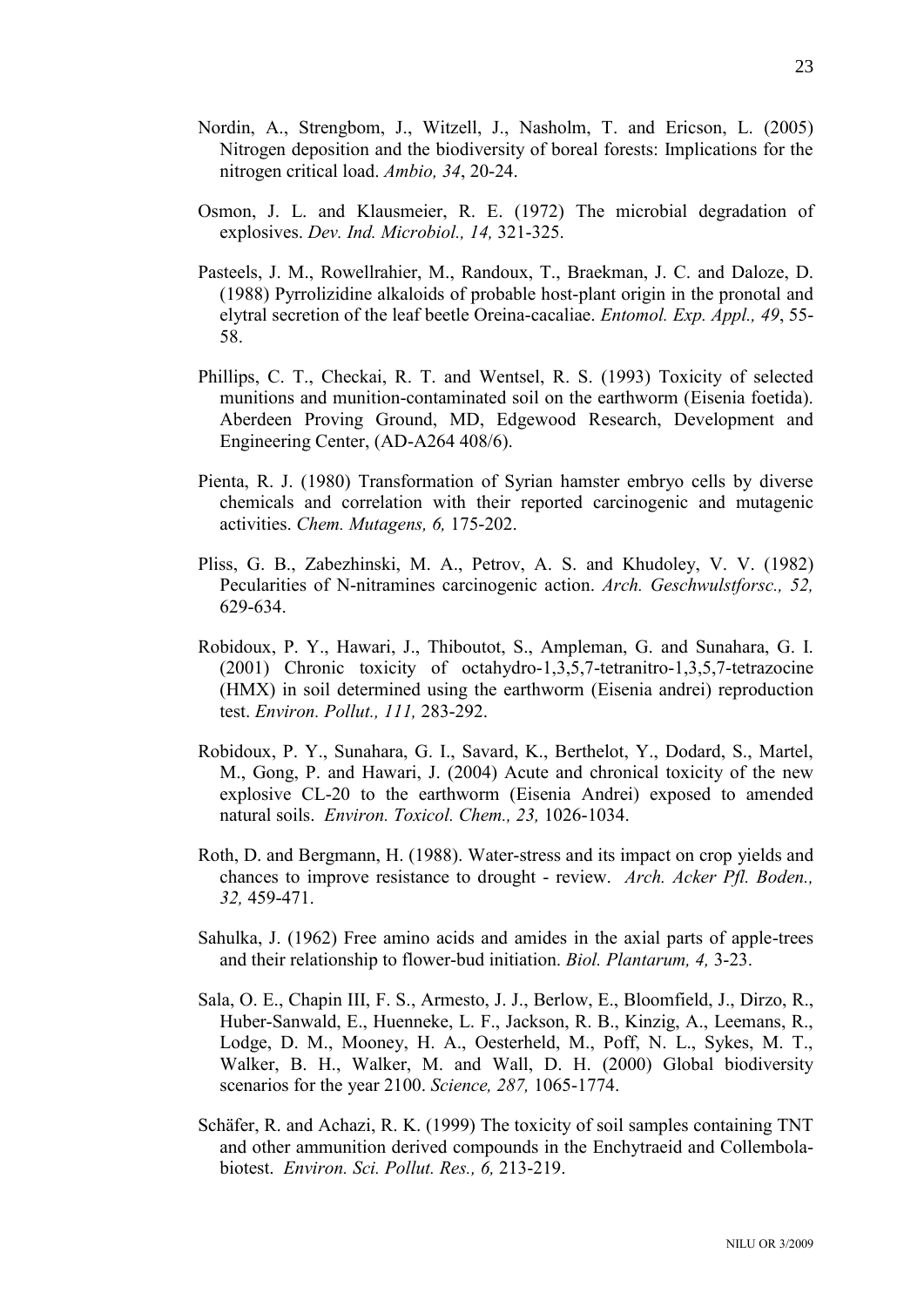- Scherf, H. R., Frei, E. and Wiessler, M. (1989) Carcinogenic properties of Nnitrodimethylamine and N-nitromethylamine in the rat. *Carcinogenesis, 10,* 1977-1981.
- Shah, M. M. and Lee, Y. Y. (1992) Simultaneous saccharification and extractive fermentation for acetone/butanol production from pretreated hardwood. *Appl. Biochem. Biotech., 34-35,* 557-568.
- Simini, M., Rowland, R., Lee, E. H. and Wentsel, R, W. (1992) Detection of stress in Cucumus sativus exposed to RDX using chlorophyll fluorescense. Abstract. 13th Annual Meeting, Society of Environmental Toxicology and Chemistry, Cincinnati, OH, November 8-12. p. 48.
- Simini, M., Wentsel, R. W., Checkai, R. T., Phillips, C. T., Chester, N., A., Major, M. A. and Amos, J. C. (1995) Evaluation of soil toxicity at Joliet Army Ammunition Plant. *Environ. Toxicol. Chem., 14,* 623-630.
- Sorensen, J. A., Hawthorne, S. B., Gallagher, J. R., Thompson, J. S. and Harju, J. A. (1997) Assessment of the subsurface environmental fate of amines used by the gas industry. Society of Petroleum Engineers (SPE 37917).
- Sorensen, J. A., Gallagher, J. R., Chollak, D. and Harju, J. A. (1999) Remediation strategies for soils contaminated with amine-based gas sweetening wastes. Society of Petroleum Engineers (SPE 5217).
- Spanggord, R. J., Mabey, W. R., Mill, T., Chou, T. W., Smith, J. H. and Lee, S. (1980) Environmental fate studies on certain munition wastewater constituents. Final report. Phase II: Laboratory studies. Menlo Park, CA, SRI International ; Fort Detrick, MD, U.S. Army Medical Research and Development Command (ADA099256).
- Spanggord, R. J., Mabey, W. R., Chou, T. W., Lee, E. H., Alferness, P. L., Tee, D. S. and Mill, T. (1983) Environmental fate studies of HMX. Phase II, detailed studies. Final report. Menlo Park, CA, SRI International.
- Stevens, C. J., Dise, N. B., Mountford, J. O. and Gowing, D. J. (2004) Impact of nitrogen deposition on the species richness of grasslands. *Science, 303,* 187- 1879.
- Strengbom, J., Walheim, M., Näsholm, T. and Ericson, L. (2003) Regional differences in occurrence of understorey forest species reflects differences in N deposition. *Ambio, 32,* 91-97.
- Swedish Chemicals Inspectorate (2005) Piperazine. CAS No: 110-85-0, EINECS No: 203-808-3. Summary risk assessment report. Final report, 2005. European Commission. Institute for Health and Consumer Protection, European Chemicals Bureau (Special Publication I.05.72). URL: [http://ecb.jrc.ec.europa.eu/documents/Existing-](http://ecb.jrc.ec.europa.eu/documents/Existing-Chemicals/RISK_ASSESSMENT/SUMMARY/piperazinesum324.pdf)[Chemicals/RISK\\_ASSESSMENT/SUMMARY/piperazinesum324.pdf](http://ecb.jrc.ec.europa.eu/documents/Existing-Chemicals/RISK_ASSESSMENT/SUMMARY/piperazinesum324.pdf)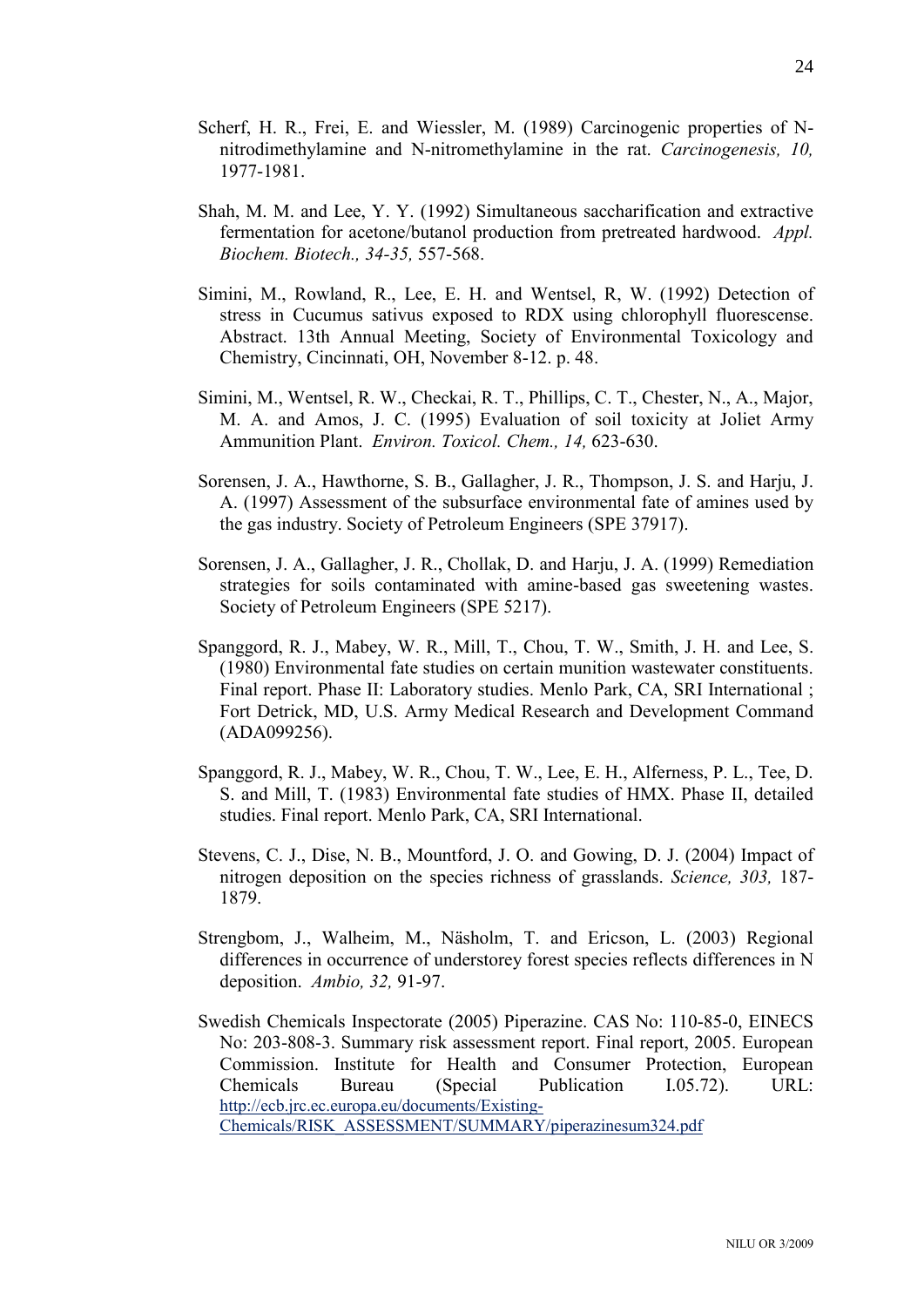- Talmage, S. S., Opresko, D. M., Maxwell, C. J., Welsh, C. J. E., Cretella, F. M., Reno, P. H. et al. (1999) Nitroaromatic munition compounds: environmental effects and screening values. *Rev. Environ. Contam. Toxicol., 161,* 1-156.
- USEPA (1989) Health and environmental effects document for RDX cyclonite. Cincinnati, OH, Environmental Criteria and Assessment Office, Office of Health and Environmental Assessment (ECAO-CIN-GO78).
- Vanin, S. A., Ramos, C. S., Gulmaraes, E. F. and Kato, M. J. (2008). Insect feeding preferences on Piperaceae species observed in Sao Paulo city, Brazil. *Rev. Bras. Entomol., 52,* 72-77.
- Weber, C., Bergmann, H., Kachel, K. and Eckert, H. (1990) Studies into the effect of monoethanolamine on yield and yield components of spring barley grown on different soils. *Arch. Acker Pfl. Boden., 34,* 617-624.
- Wong, R. C. K., Bentley, L. R., Ndegwa, A. W., Chu, A., Gharibi, M. and Lunn, S. R. D. (2004) Biodegradation of monoethanolamine in soil monitored by electrical conductivity measurement: an observational approach. *Can. Geotech. J., 41,* 1026-1037.
- Wrubleski, R. M., Drury, C. R. and Sevugny, J. H. (1997) Chemical contamination of groundwater at gas processing plants – the past, the present and the future. In: *Proceedings of the 6th Symposium and Exhibition on Groundwater and Soil Remediation, Montreal, Canada, 18-21 March 1997*. pp. 263-269.
- Zhao, S., Arthur, E., Moorman, T. and J.R., C. (2005). Evaluation of microbial inoculation and vegetation to enhance the dissipation of atrazine and metolachor in soil. *Environ. Toxicol. Chem., 24,* 2428-2434.